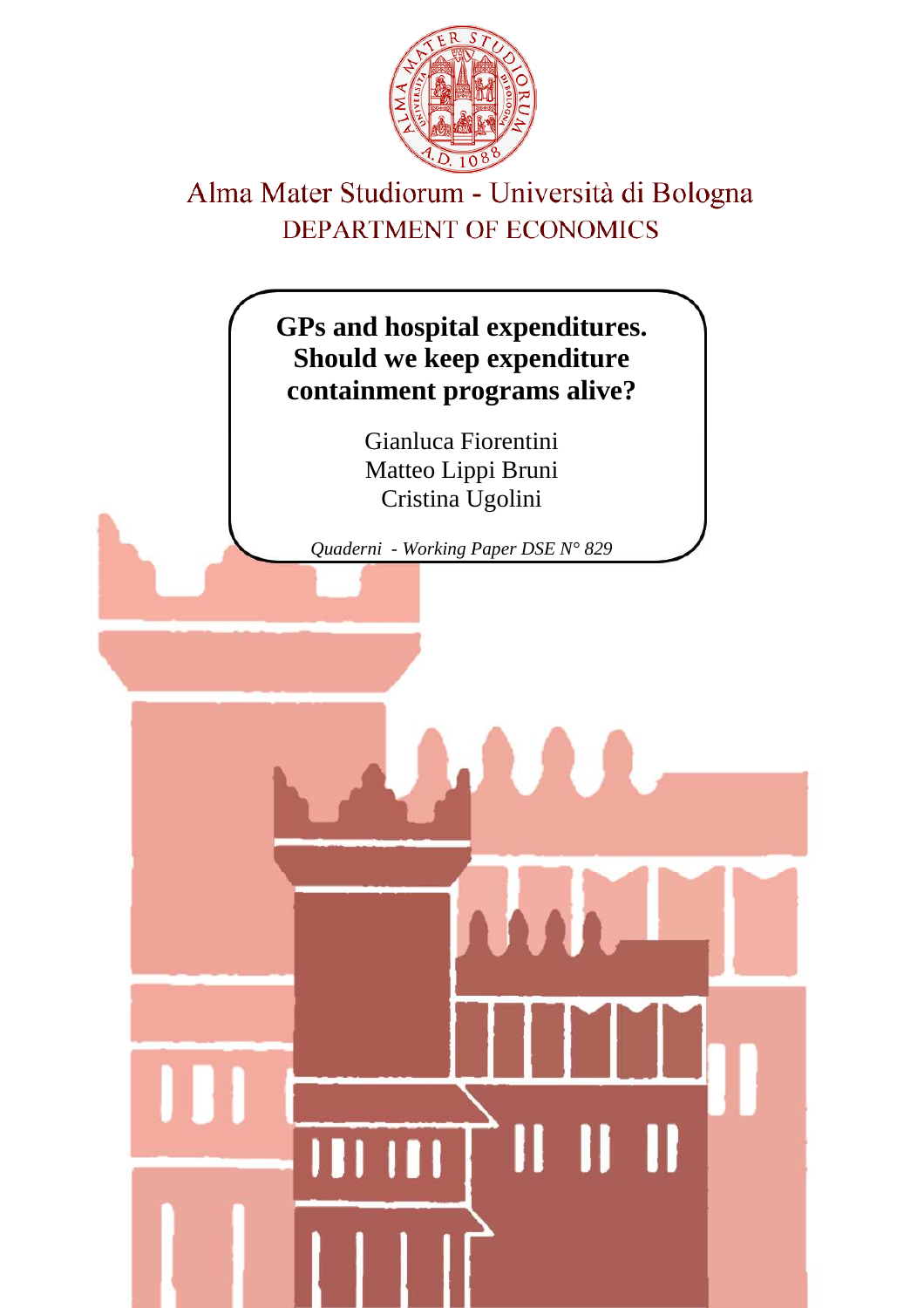# **GPs and hospital expenditures. Should we keep expenditure containment programs alive?**

Gianluca Fiorentini, Matteo Lippi Bruni and Cristina Ugolini

Department of Economics, University of Bologna

Correspondence to: Matteo Lippi Bruni, Piazza Scaravilli 2, 40126, Bologna, Italy. Tel. +39-051-2098145 - Fax +39-051-2098040. matteo.lippibruni2@unibo.it

# **Acknowledgements**

The paper is part of the research project "*The role of economic incentives in the governance of primary care*" financed by the Health Department of Emilia-Romagna, Italy. The authors wish to thank the Regional Agency for Healthcare Services of Emilia Romagna for providing the data. Elisa Iezzi granted valuable research assistance throughout the entire project. We are also grateful to Stefania Bortolotti and Rinaldo Brau for useful suggestions and to Rosella Verzulli who commented an earlier version of the paper. Helpful indications were provided also by participants to the Annual Conference of the Italian Association of Health Economics held in Naples. The usual disclaimers apply.

22 May 2012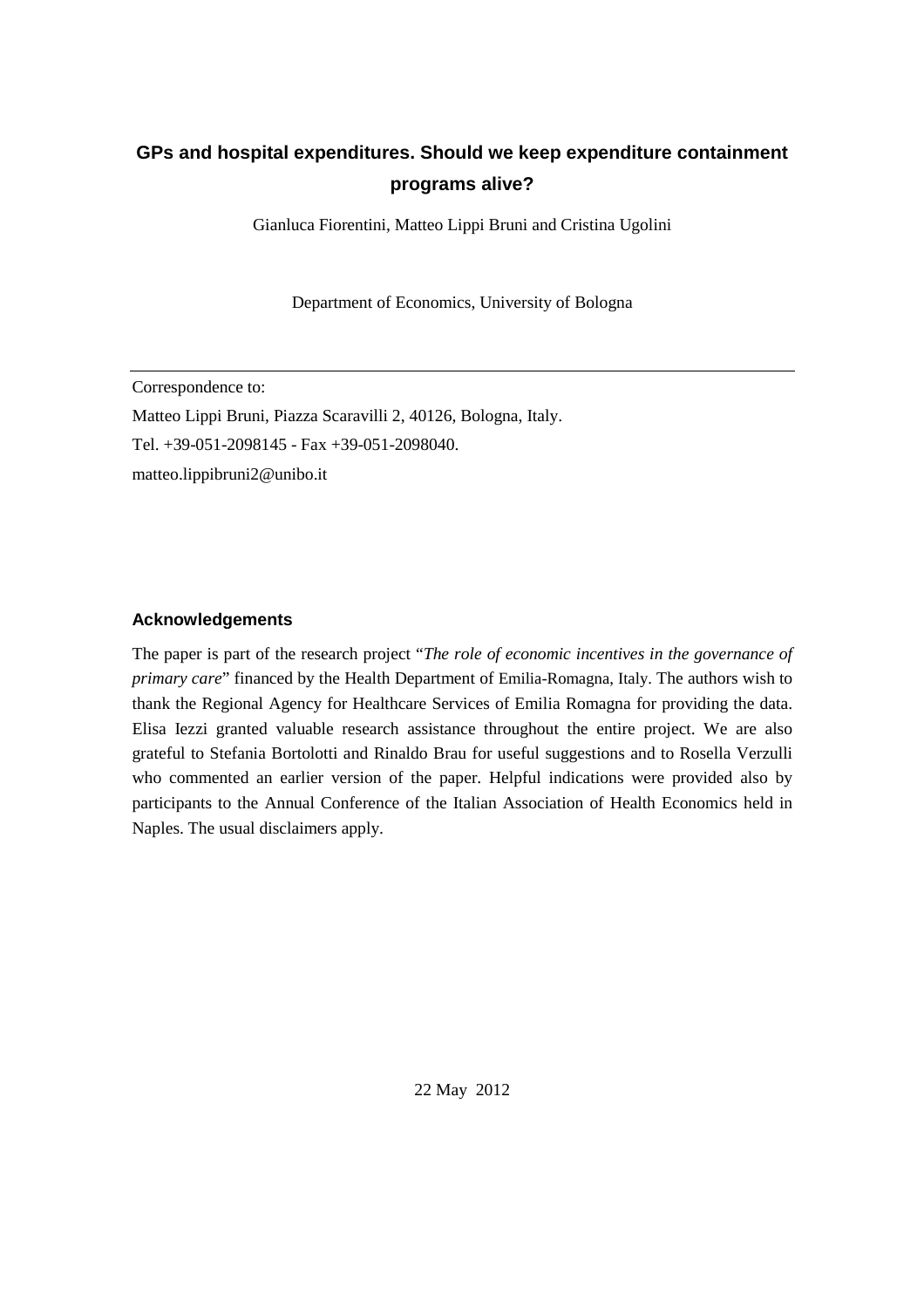# **Abstract**

Pay-for-performance programs offering additional payments to GPs can be used not only to improve the quality of care but also for cost containment purposes. In this paper, we analyse the impact of removing financial incentives in primary care that were aimed at containing hospital expenditure in the Italian region of Emilia Romagna during the period 2002-04. Our analysis draws on regional databanks linking GPs' characteristics to those of their patients (including all sources of public payments made to GPs), together with information on the utilisation of hospital services. We employ a difference-in-difference specification to assess changes in expenditures for avoidable and total hospital admissions. We identify the treatment group with GPs operating in districts where the program is withdrawn during the observation period ("*Leavers*"). Their performance is compared to that of two separate control groups, namely: GPs working in districts that grant incentives for the entire period ("*Stayers*"), and those working in districts that never introduced measures for the containment of hospitalisations ("*Non Participants*").

The comparison between treatment and control groups shows that removing incentives does not result in a worse performance by *Leavers* compared to both control groups. This supports the policy of removing incentives, as such entail extra payments to GPs which, however, do not seem capable of significantly influencing their behaviour in the desired ways. Our findings complement previous evidence from the same institutional context showing that only those programs that aim to improve disease management for specific conditions - rather than to simply contain expenditure - have proven successful in reducing avoidable admissions for the target population.

**Key words:** Health economics, primary care, hospital expenditure, ambulatory care sensitive conditions, economic incentives.

**JEL classification:** I11, I18, C31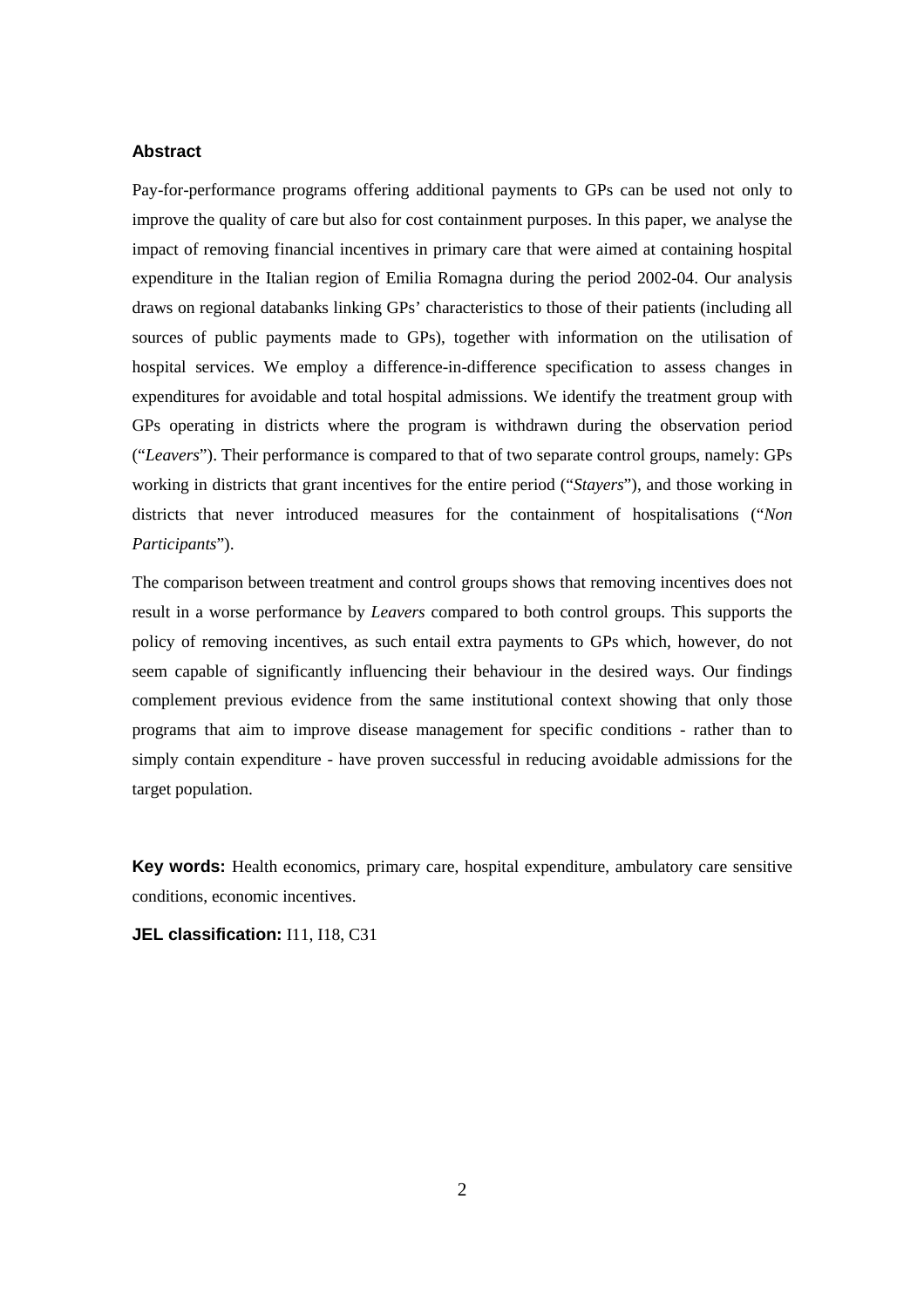#### **1. Introduction**

Publicly-funded health systems are increasingly struggling to improve the efficiency of resource allocation through cost-conscious decisions by health professionals and institutions, because of the widening gap between health needs and available resources. At the same time, cost containment must be weighed against its possible adverse effects on health outcomes. Consequently, initiatives for improving the incentives offered to healthcare providers are currently a central concern for health-policy makers.

Ensuring the effectiveness of the design of incentives first involved the hospital sector, due to its organisational complexity, the concentration of (often irreversible) physical and human capital investment, the severe case-mix, all of which calling for the careful planning and implementation of service provision. More recently, a number of other critical areas have emerged, including the coordination between primary and secondary care. This is a consequence of hospitals' increasing specialisation in the provision of acute care, which has implied the transfer of responsibility for low-intensity treatments to the district level. Moreover, General Practitioners (GPs) provide assistance in areas such as preventive care, chronic diseases and post-acute follow ups. Consequently, their role as both providers and gatekeepers is essential to the appropriate utilisation of the different levels of care and to the reconciling of costcontainment policies with successful outcomes.

GPs' remuneration schemes, based exclusively on capitation, are considered not to be fully effective in inducing optimal professional effort on the part of the GPs themselves [Iversen  $\&$ Luras 2006]. Given that educational strategies alone, such as guidelines and protocols, have not proven completely successful [Grilli et al. 2000], economic incentives such as Pay-for-Performance (P4P) programs often represent additional means by which to reinforce the governance of healthcare delivery. Usually, they add up to capitation and reward high quality care, as well as the achievement of specific policy targets.

In the present paper, we study the impact of incentives provided to GPs for containing levels of hospital expenditure in the Italian region of Emilia Romagna. The main purpose of these P4P programs is cost containment rather than improvement in the quality of care, and they are grounded in the belief that capitation can result in suboptimal professional performance when GPs see patients at the ambulatory level. This may result in referral to secondary-care facilities even if patients' conditions do not strictly require hospitalisation. As long as additional rewards increase GPs' efforts, one would expect a reduction in the utilisation of hospital services, especially for conditions that can be effectively treated in a primary care setting.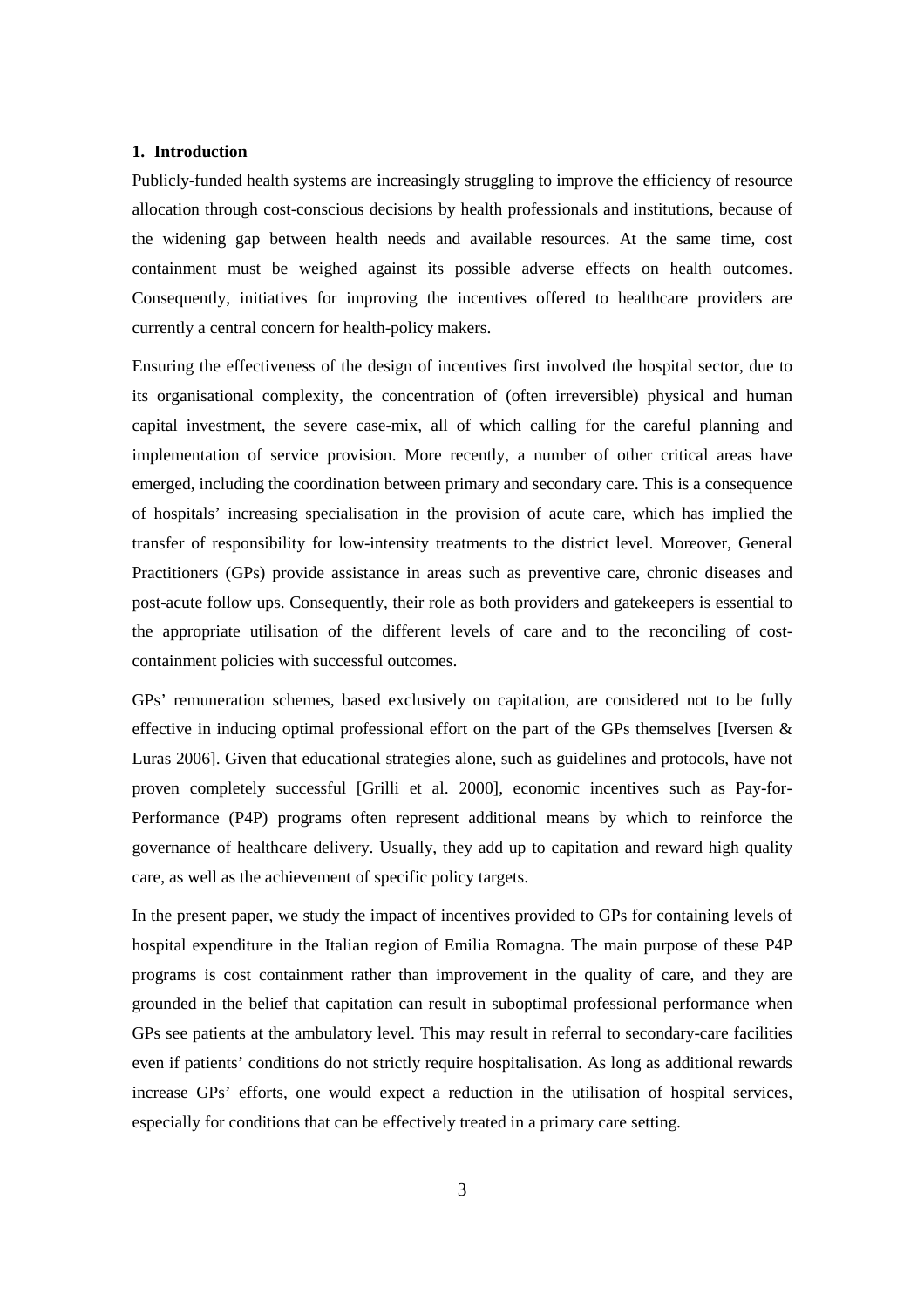In Emilia Romagna, primary care incentives are managed independently by each district, which can decide whether to use such incentives, which clinical areas or targets to prioritise, and how much funding to give to each area. As a matter of fact, their use varies greatly among districts but once the Health District (HD) and the GPs' organisations agree upon a particular program, all GPs working in a district become eligible. This institutional feature ensures that our empirical analysis does not suffers of individual voluntary selection into the programs.

At the start of our observation period, we document a number of ongoing initiatives designed to reward GPs for containing the recourse to hospital services by their listed patients. The incentives in question constitute only a fraction of the additional payments payable to GPs, since different objectives (e.g. the improved management of chronic illness) are in many cases incentivised by means of other programs. Following the pioneering period when P4P programs were first introduced, our data span a subsequent period characterised by the reorganisation of some of these schemes. One of the reasons for this reorganisation was the increasing scepticism regarding the effectiveness of programs specifically designed to contain hospitals' spending. Such scepticism led certain HDs to end these programs during the period of observation. Others did likewise in later years, and no such program is ongoing at present. Unfortunately, we only have a full dataset for a limited number of years, during which such programs were ended in a subset of HDs. Among other things, these programs were ended due to the fact that focusing on the financial implications of service utilisation, rather than on health improvements and disease management, was seen to generate negative feedback on GPs' motivations and involvement, which could have undermined the effectiveness of the programs themselves. The present work exploits this policy change in order to evaluate the implications of the removal of financial incentives to containing hospitalisations in Emilia Romagna during the period 2002-04. We use this policy shift as a natural experiment in order to empirically assess the influence of financial incentives on GPs' behaviour and to provide useful policy indications for the design of payment schemes.

Our study draws on administrative data linking GPs' characteristics (including all sources of professional income) with the utilisation of hospital services by registered patients. This enables us to establish whether programs for reducing hospitalisation levels were in fact ongoing in a given district and year. Consequently, we identify all those GPs within our sample who were eligible for an incentive program aimed at containing hospital expenditure. We use a differencein-difference (DID) approach in order to remove potential sources of bias when assessing the influence of P4P programs on physicians' activities.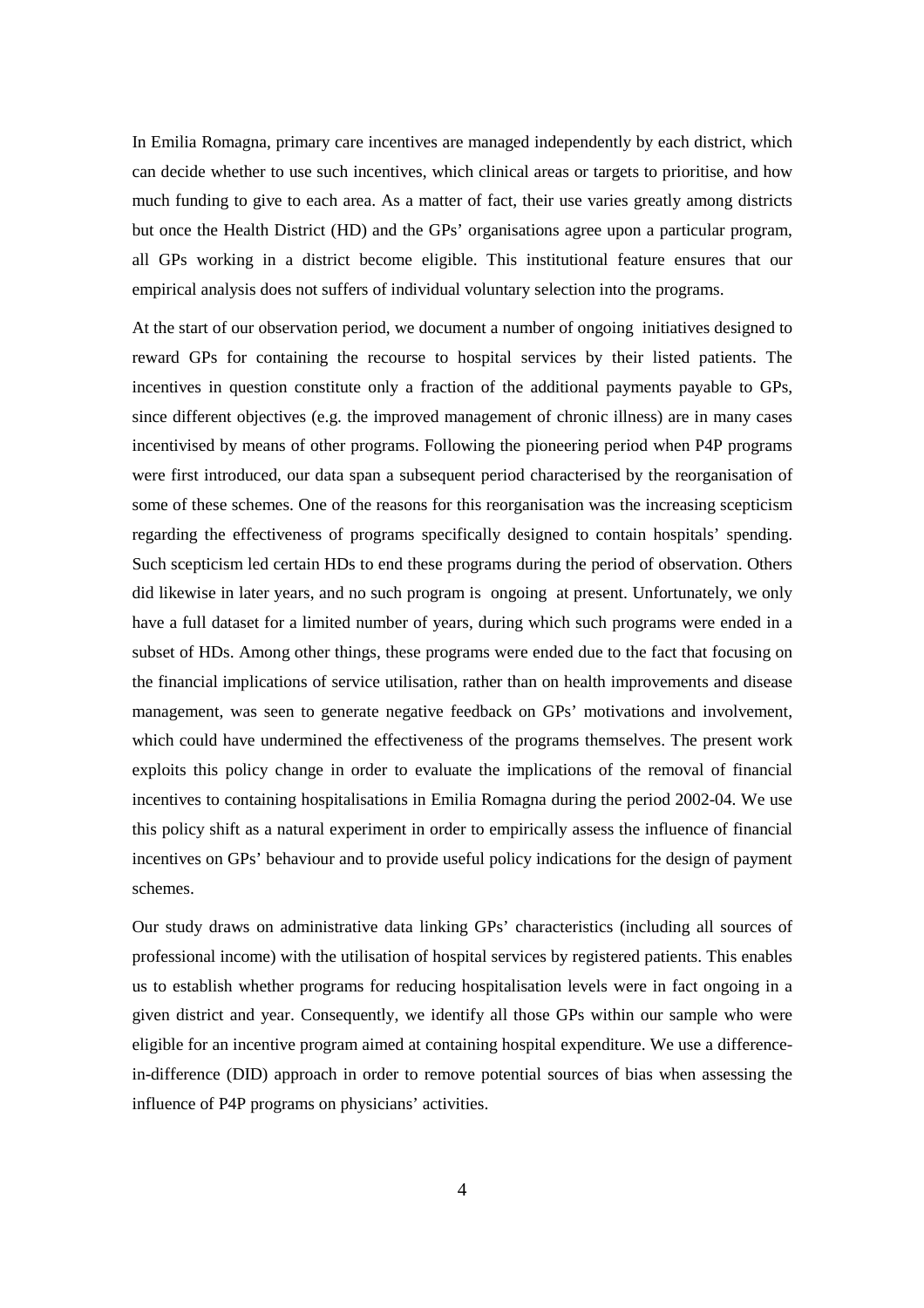Two specific features distinguish our case from standard natural experiments recently used to investigate the responses of primary care providers to changes in the incentive system (e.g. Nolan 2008, Dumont et al. 2008, Layte et al. 2009). Firstly, instead of the *introduction* of an incentive-based program, we consider the consequences of its *closure*. Behavioural evidence, supported by lab and field experiments, suggests that penalties and premiums may not always affect individual choices symmetrically (Gneezy and Rustichini 2000). Within our specific framework, non-symmetric reactions to the introduction/removal of incentives may stem from clinical practices that are costly to change once they have been adopted. Therefore, removing financial incentives may not necessarily see physicians return to previous styles of practice. A less optimistic hypothesis suggests that if the use of financial incentives crowds out intrinsic motivations, their subsequent removal could further reduce intrinsic motivations, causing a reduction in effort and productivity below the pre-existing level (Camerer, 2010). Nowadays, many programs have been operating for several years, and this raises questions about how existing schemes can be modified in order to improve their effectiveness and to bring them in line with new policy priorities. Consequently, gaining an insight into the specific implications of removing incentive-based programs - or parts thereof - is of particular interest to policymakers.

The second distinguishing feature of our analysis is that while the treatment group is exclusively identified with those GPs working in districts where the program had been closed ("*Leavers*"), two alternative control groups are taken into consideration. The first of these consists of GPs working in districts that provide the aforesaid incentives for the entire period ("*Stayers*"), while the second includes GPs working in districts that did not introduce any specific program for containing hospitalisations ("*Non Participants*"). In principle, it is always possible that the units characterised by the same initial conditions as the treated ones, representing the natural control group (*Stayers*), may not fully control for unobservable factors. Given this possibility, the addition of a second control group, which is usually not available in policy evaluation studies, can reinforce the robustness of empirical analysis, provided that the two comparisons lead to similar conclusions.

#### **2. Background Literature**

Due to the fact that financial incentives in primary care can improve practice behaviour, a variety of pay-for-performance programs (P4P) have been established worldwide [e.g. Rosenthal et al. 2005; Mullen et al. 2010; Lester et al., 2010 for the US; Li et al., 2011 for Canada; Scott et al., 2009 for Australia]. In the British NHS, studies have focused on the UK's Quality and Outcomes Framework, in order to assess trends in quality indicators before and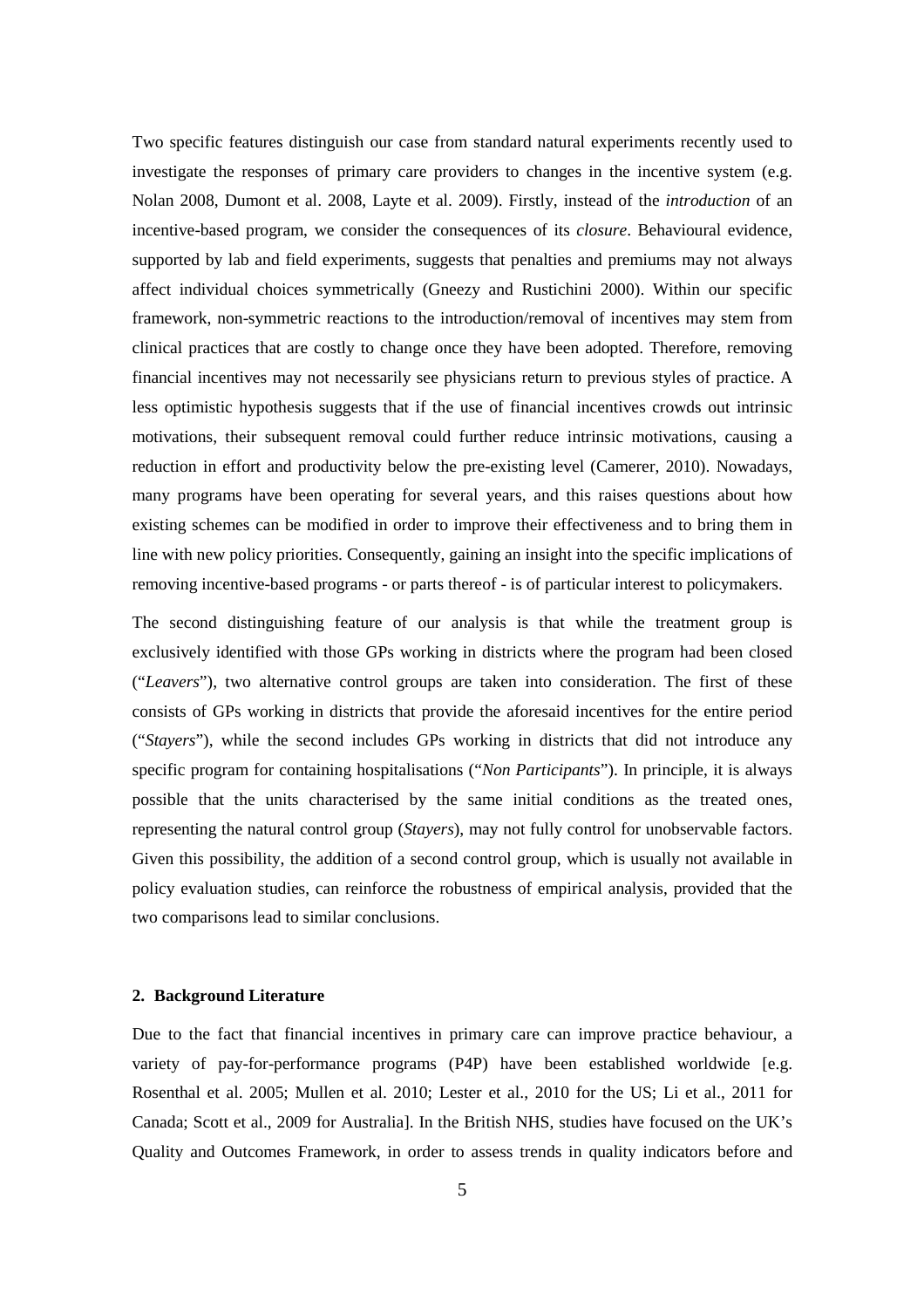after the introduction of this program [see Campbell et al. 2008, Gravelle, Sutton and Ma 2010; Sutton et al. 2010; Dusheiko et al., 2011]. Overall, such P4P programs have led to a broad debate over the impact of existing schemes and possible design improvements [Christianson et al., 2008; Nolan et al., 2011; Cromwell et al., 2011; Scott et al., 2011].

To the extent that GPs operate in a setting characterised by incomplete contracts and benefit of informational advantages, it has been recognised that remuneration schemes can affect GPs' behaviour towards alignment with the general policy goals set by the healthcare authorities [Dumont et al., 2008]. However, others have countered that the presence of strong medical ethics may dilute the influence of incentive programs [Dixit, 2002; Benabou and Tirole, 2003; Siciliani, 2009].

Economic theory has outlined the strengths and weaknesses of different schemes, but the question of their effectiveness ultimately remains an empirical one. Until now, the evidence has been far from conclusive, and shows a conflicting evidence on the impact of P4P on different measures of the quality of care [Scott et al, 2011; Nolan et al, 2011]. This may be the consequence of poor policy design, but also of the lack of sufficiently long and detailed datasets required to identify genuine causal relations. Additional challenges stem from the organisation of general practices, where many confounding factors may influence physician's response, including inter- and intra- country differences in remuneration systems, practice arrangements, non-financial incentives and case-mix [Boyden and Carter, 2000].

Actually, P4P schemes differ according to a variety of factors, including the identified targets, the monitoring of activities and the size of financial transfers. Moreover, one should also take into account non-pecuniary factors such as professional autonomy, altruistic concerns regarding patients' health, and other demographic, socioeconomic and organisational characteristics [Chaix-Couturier et al. 2000].

Most programs are designed to improve the quality of care, but some have also been used to contain health expenditure. Among the studies that investigate the question of whether P4P in primary care can influence hospital use, Lee et al. (2010) find in Taiwan a significant reduction in inpatient admissions and diabetes-related hospital expenditure for patients whose physicians were enrolled in a P4P disease management program; similar results are obtained by Chen et al. (2010) in Hawaii, whereas Mullen et al.(2010) in California show no significant change in avoidable admissions following the introduction of an incentive program covering a range of clinical quality measures. Dusheiko et al. (2011) analyse cross-sectional and panel data to examine whether the improved management of ten chronic diseases in primary care lead to any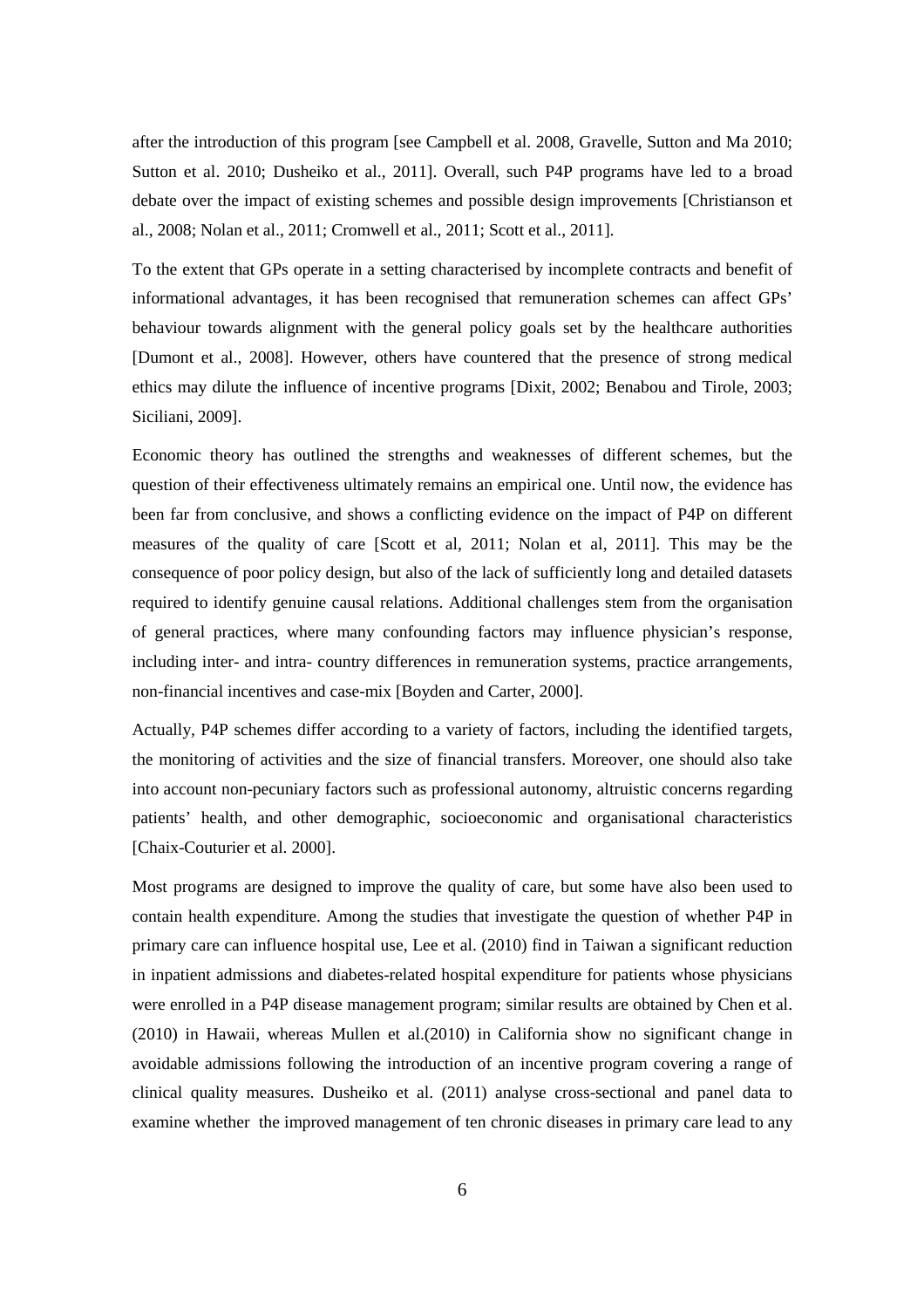reduction in hospital costs in the UK. They find a significant drop in total hospital expenditure only for practice stroke care.

As for the policy measures specifically analysed in this paper, there has been very little empirical evidence regarding the effects of removing financial incentives from physicians' payment schemes. One exception is the study by Lester et al. (2010) on the effects of removal of a number of financial incentives offered to medical facilities, rather than to individual physicians, in the HMO Kaiser Permanente in California. In this case, the closure of certain programs was not expected to modify the total funding available for the facilities in question. Results show that removing a set of incentives results in a reduction in performance levels compared to those reached when operating under the incentive scheme.

Finally, the present work ought to be compared to a number of related papers assessing the role of financial incentives within the same institutional context considered here. Lippi Bruni et al. (2009) and Iezzi et al. (2011) both study the impact of diabetes management incentives in Emilia Romagna offered for programs promoting the assumption of responsibility of chronic patients by GPs. Both works outline a significant reduction in avoidable hospitalisations for the target population. Fiorentini et al. (2011) do not focus on a specific set of incentives as we do here, but analyse the overall impact of the total extra payments received by GPs on hospital referral patterns. They consider several indicators of appropriateness of care, and the only significant reduction in the use of hospital services is that recorded with regard to 27 medical DRGs that the Emilia Romagna region identifies as at risk of inappropriateness in primary care.

# **3. Primary care and hospital expenditures in Emilia-Romagna**

In 1978, Italy set up its National Health System (NHS), a nationwide public healthcare system in which Regional Governments have progressively expanded their powers regarding healthcare service provision. More recently, fiscal decentralization has increased tax autonomy, whereby Regional Governments are now more financially accountable than in the past with regard to health spending, with substantial implications in terms of interregional redistribution (Ferrario and Zanardi, 2011).

Nationwide, primary care is organized according to a single payer, list-based system where family physicians do not to face multiple insurers or organizations but are directly contracted with the NHS. Consultations are free of charge and citizens must register with a GP who regulates access to public specialist and hospital care. The maximum number of listed patients each GP may have is 1,500, in the case of full-time, and 800 in the case of part-time physicians,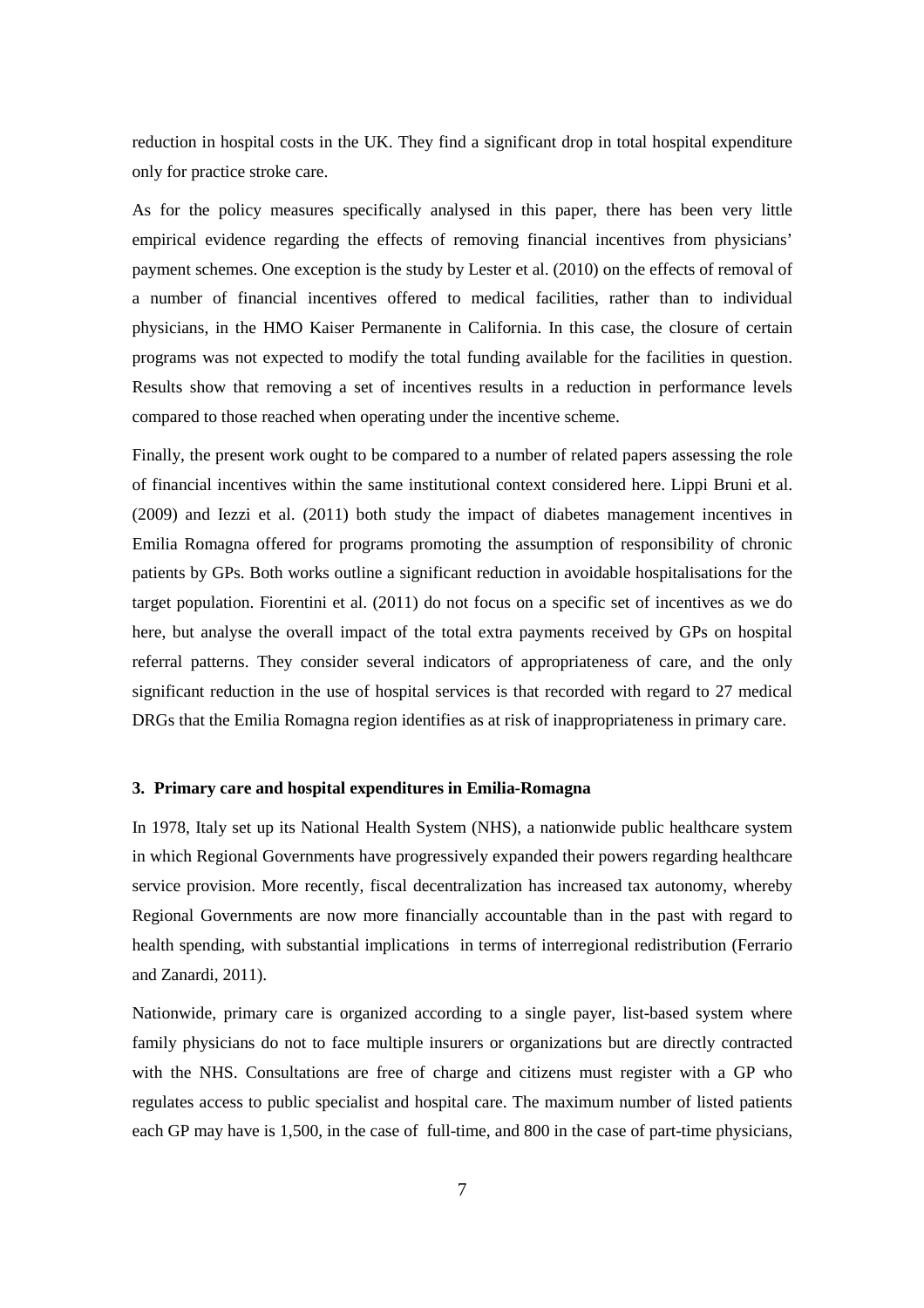although exceptions are allowed for those practitioners exceeding the aforesaid threshold at the time of its introduction.

Healthcare Districts (HDs), the smallest institutional unit within the NHS, are responsible for coordinating primary and outpatient care. HDs are aggregated within Local Health Authorities (LHAs), whose managers are directly appointed by Regional Government. LHAs and HDs are granted a large degree of autonomy when it comes to drafting primary care policies, including the possible introduction of financial incentives. Over the last decade there has been a generalised shift from hospital to community care, in recognition of the fact that certain conditions, corresponding to the principal chronic illnesses, do not always require hospitalisation. Although all patients are registered with a specific GP, LHAa and HDs have also promoted measures favouring arrangements among family physicians in order to create networks for the sharing of both facilities and knowledge (Fattore et al. 2009).

The first, and most important, part of a GP's remuneration is represented by capitation, as negotiated between national government and the physicians' organisations. A second, smaller component is the variable part (fee-for-service) awarded for specific forms of treatment provided at practice level, including minor surgery and immunisation up-take for selected groups of patients. Both components are uniform throughout the country. Following regionaland district-level agreements, a third additional block can be introduced. This consists of financial incentives aimed at promoting specific goals established by regional and district health authorities. Such additional payments top up capitation often following a P4P scheme, and may vary considerable both between, and within, regions. These incentives are designed in particular to encourage cooperation between GPs and other public healthcare providers, to promote a better quality of care, to contain costs and to reduce the inappropriate use of hospital resources.

As a consequence of those objectives pursued locally, HD agreements may include various remunerated activities, as well as payments of a varying entity. Interestingly, once the agreement has been signed, all GPs are eligible for the incentives without any individual voluntary selection into the program. In some cases, targeted activities refer to conditions for which GPs are capable of influencing the quality, and the appropriate setting, of care. For example, some local contracts provide financial incentives in order to increase the number of protected hospital discharges of patients needing follow-up care, to strengthen home and community care for the elderly, to reward the direct provision of certain forms of treatment (e.g. immunisation uptake), to promote GPs' assumption of responsibility for chronic patients (e.g. diabetes, hypertension), and to encourage the adoption of organisational routines designed to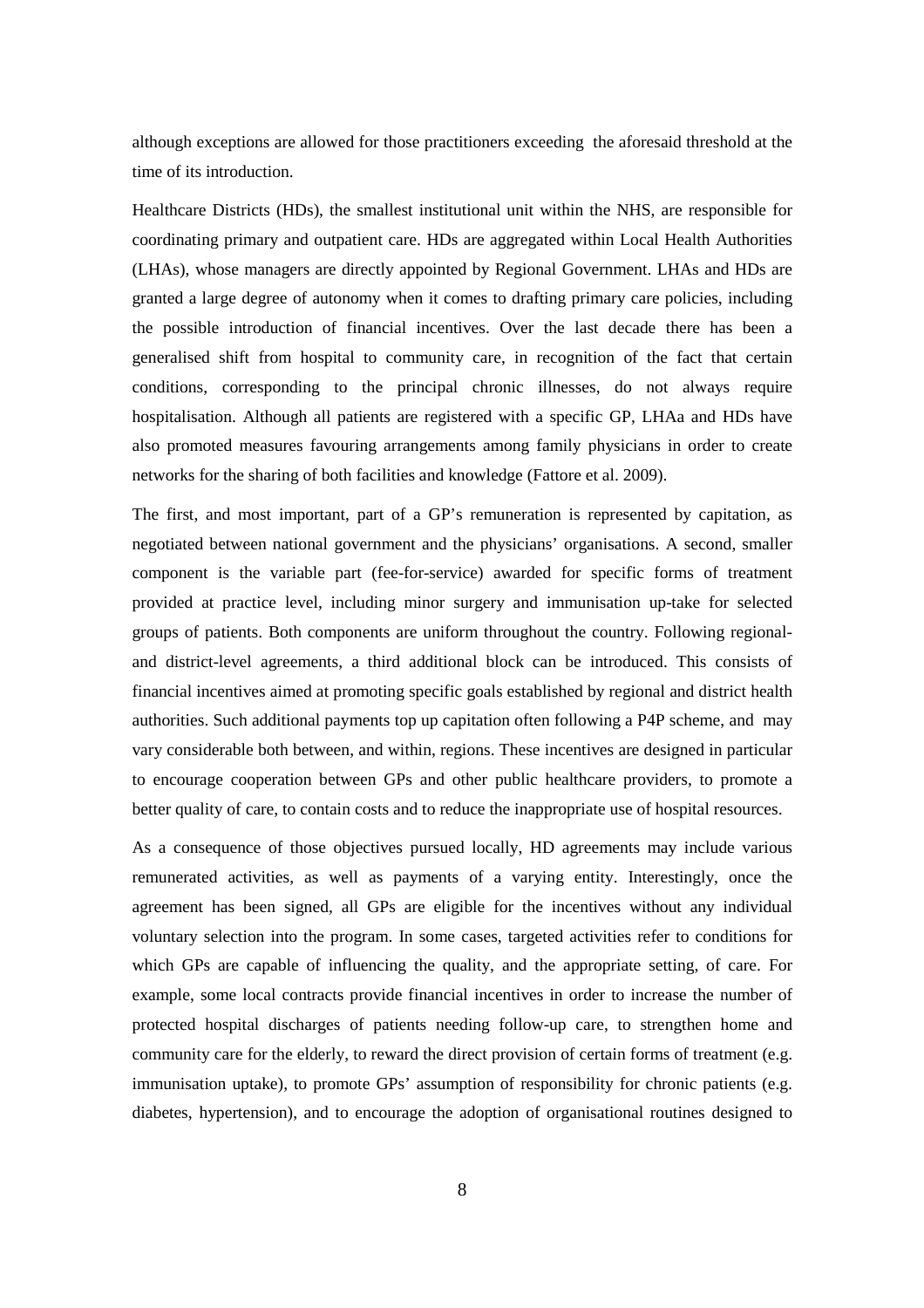improve cooperation among providers, such as participation in medical networks, or adherence to evidence-based guidelines.

A number of other programs have also addressed expenditure targets. In this paper we actually consider the effects of contracts rewarding the containment of hospital expenditure, as implemented in certain regional districts and later removed by a subset of the latter.

#### **4. Data and estimation issues**

# *4.1 The data*

Our datasets draw on the population of Emilia Romagna (Italy), with a total population of 4.5 million. The study population consists of all regional citizens between 18-65 years of age, observed in the period 2002-2004. The resulting dataset includes 2,936,834 patients, 3,229 GPs and 39 districts belonging to 11 LHAs. During the period the average number of GPs active each year amounts to 3,187 (std. dev. 58).

The 39 HDs can be divided into three groups: the 8 districts providing incentives for the entire period ("*Stayers*"); the 12 districts that stopped the program during the observational period ("*Leavers*"); the 19 districts that never introduced a specific program for containing hospitalisations ("*Non Participants*"). Our estimation strategy is based on a comparison between "*Leavers*", "*Stayers*" and "*Non Participants*". The first is our treatment group, while the second and third are alternative control groups.

Since our aim is to study the links between financial incentives in primary care and the use of hospital services by listed patients, we have conducted our analysis mainly on the basis of episodes the occurrence of which is expected to be influenced by quality of primary care. For this purpose, we have constructed a measure for the utilisation of hospital services that could have been avoided. Avoidable admissions are identified by adopting the list of Ambulatory Care Sensitive Conditions (ACSCs) coded using the International Classification of Diseases (ICD-9- CM) and developed by Billings et al. (1993) and Caminal et al. (2004), which has recently also been used in empirical studies that evaluate how primary care policies affect the use of hospital facilities [Nolan, 2011; Fiorentini et al. 2011]. We classify hospitalisations as inappropriate if at least one of the ICD-9-CM codes referring to ACSCs is recorded as the primary reason for admission. Table 1 shows all ACSCs and the associated ICD-9-CM codes. We focus primarily on ACSCs, since they represent the subgroup of clinical conditions that are more likely to be affected by GPs' behaviour. On the contrary, for most other conditions, hospital admissions are deemed to be beyond the control of general practitioners. By pooling together those conditions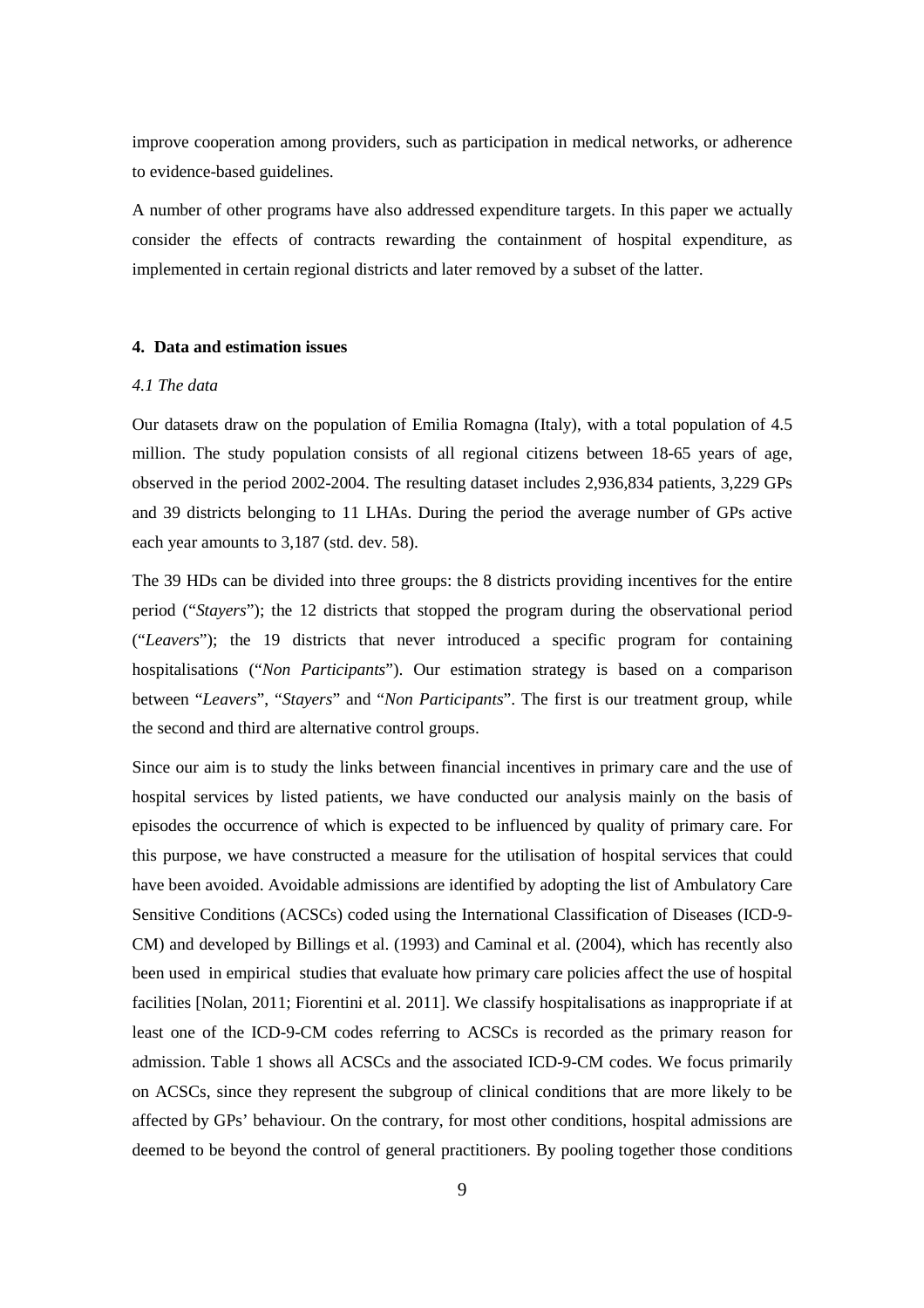under and beyond the control of the family doctor, one may excessively dilute the effect of policies designed to influence practice style, which tend to induce changes in hospital admissions for a limited subset of conditions only, namely for those conditions or cases which can be treated effectively treated in a general practice setting.

| Angina                                           | 411.1, 411.8, 413. Excludes cases with procedure codes [01-  |
|--------------------------------------------------|--------------------------------------------------------------|
|                                                  | 86.991                                                       |
| Asthma                                           | 493                                                          |
| Bacterial pneumonia                              | 481, 482.2, 482.3, 482.9, 483, 485, 486. Excludes cases with |
|                                                  | secondary diagnosis of sickle cell [282.6].                  |
| Cellulites                                       | 681, 682, 683, 686. Excludes cases with any procedure codes  |
|                                                  | except 860 where it is the only procedure                    |
| Chronic obstructive pulmonary disease            | 491, 492, 494, 496, 466.0                                    |
| Congestive heart failure                         | 428, 402.01, 402.11, 402.91, 518.4                           |
| Dehydration - volume depletion                   | 276.5                                                        |
| Diabetes                                         | 250.1, 250.2, 250.3, 250.8, 250.9, 250.0, 251                |
| Gangrene                                         | 785.4                                                        |
| Gastroenteritis                                  | 558.9                                                        |
| Grand mal status and other epileptic convulsions | 345, 780.3                                                   |
| Hypertension                                     | 401.0, 401.9, 402.00, 402.10, 402.90. Excludes cases with    |
|                                                  | procedures 36.01, 36.02, 36.05, 36.1, 37.5, 37.7.            |
| Hypoglycemia                                     | 251.2                                                        |
| Hypokalemia                                      | 276.8                                                        |
| Immunization-related and preventable conditions  | 032, 033, 037, 045, 055, 072, 320.0, 390, 391                |
| Kidney/urinary infection                         | 590, 599.0, 599.9                                            |
| Pelvic inflammatory disease                      | 614 (Excludes 68.3-68.8)                                     |
| Peptic ulcer                                     | [531, 532, 533]                                              |
| Pulmonary tuberculosis and other tuberculosis    | 011.012-018                                                  |
| Pyelonephritis                                   | 590                                                          |
| Ruptured appendix                                | 540.0.540.1                                                  |
| Severe ear, nose, and throat infections          | 382, 462, 463, 464, 465, 472.1                               |
| Skin grafts with cellulitis                      | DRG 263, DRG 264                                             |

**Ambulatory Care Sensitive Condition ICD-9-CM Codes**

#### **Table 1**

The dependent variable that proxies utilisation of hospital resources, is the log of expenditure calculated from the diagnostic group assigned to each (avoidable) hospital admission, and the corresponding DRG tariff set by the Regional Health Authority, which remains fixed for the entire period (*log of avoidable hospital expenditure).*

Figure 1 shows trends in total hospital expenditure, together with its disaggregation into avoidable and unavoidable expenditure. The validity of the DID estimator relies on the assumption that the trend in the dependent variable is the same for both treatment and control groups. Inspection of Figure 1 confirms that for our data the assumption of common trends is reasonable.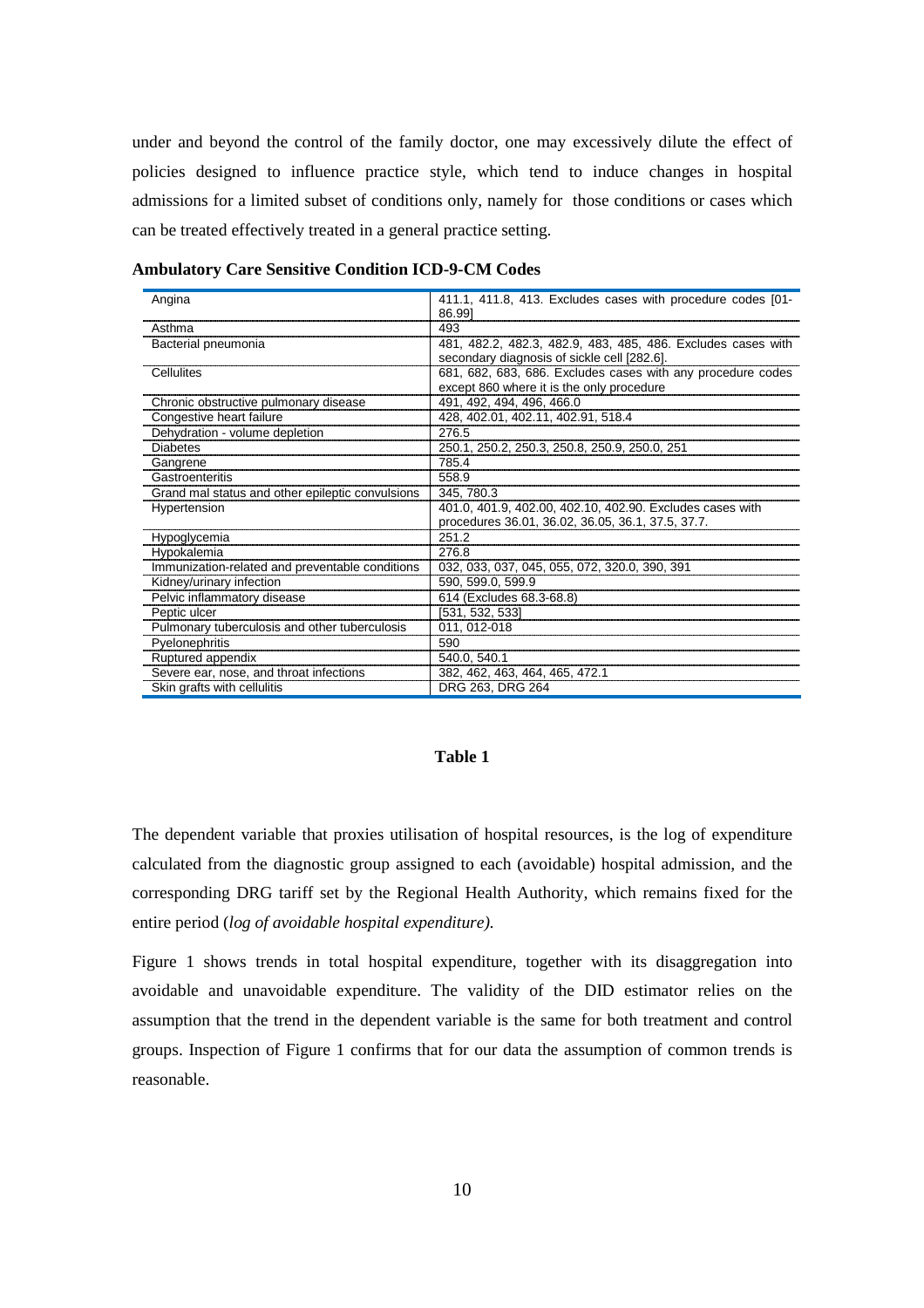**Figure 1** – Trend of total hospital expenditure and its disaggregation in reasonably avoidable hospital expenditure and not avoidable hospital expenditure, year 2002-2004.





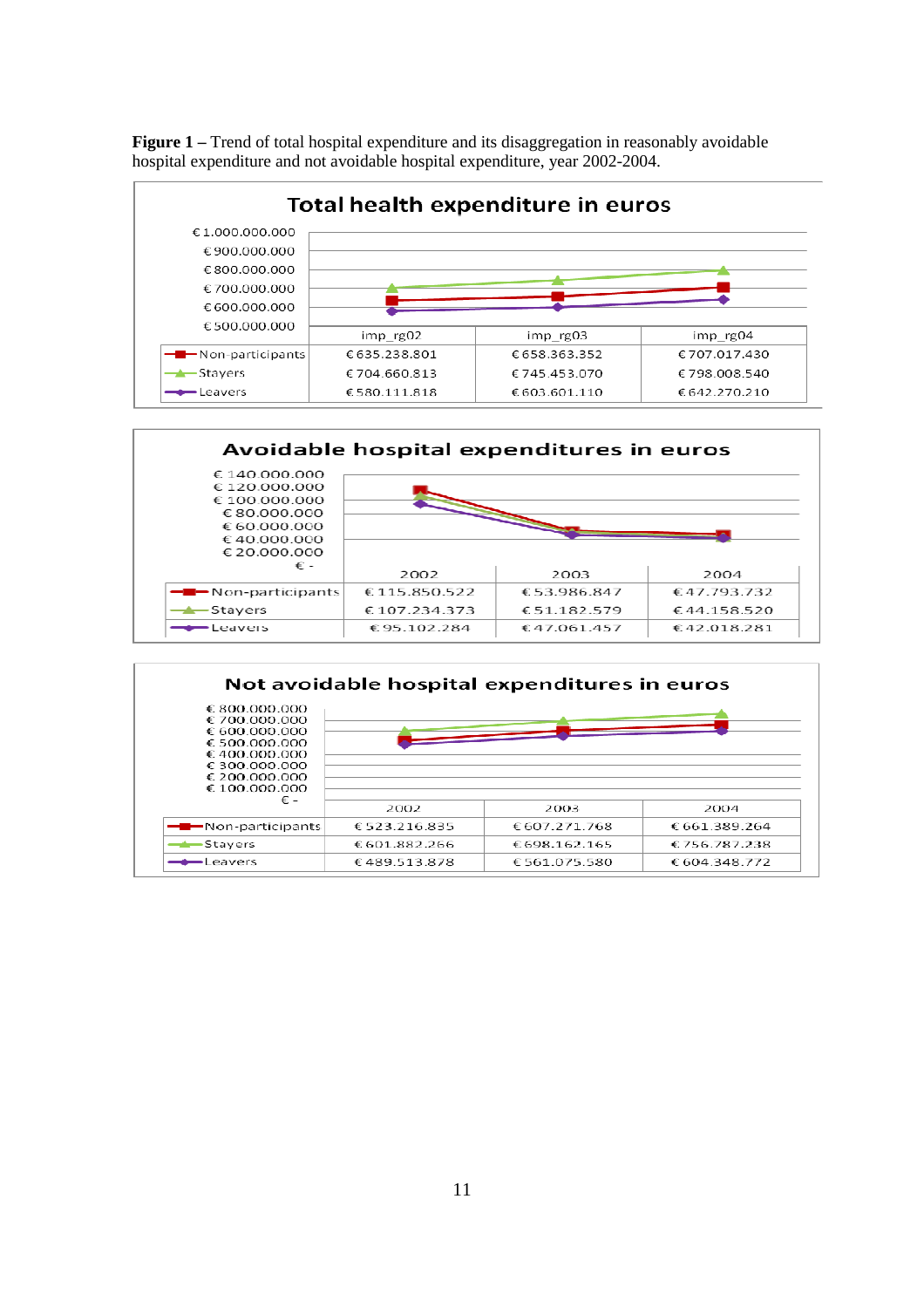The policy focus of the paper is on *financial incentives* for the containment of hospitalisations*.* For this purpose, we have identified, the physicians working in districts that in 2002 and/or 2004 provide incentives of the kind mentioned above. We should bear in mind that in Emilia Romagna, incentive-based programs are designed at the HD level, and all GPs operating within a particular district are eligible for the additional bonuses. Of course, for programs where payment is conditional on performance, some GPs may receive the bonus while others may not according to their results even if they work in the same district. Given this, using payments at the individual level – or even payment size - to indentify the impact of financial incentive on GPs activity, can be misleading due to the reverse causality effect. In fact, a positive bonus paid to a particular GP is the consequence of that GP's meeting the predefined target, but we cannot infer from this whether the existence of the program caused any change in his behaviour.

To address this problem, we utilise observed payments in order to single out those districts that adopted P4P programs for containing hospital expenditure, in 2002 and 2004. This allows us to identify if a GP operates under an incentive scheme or not, irrespectively of whether he was able to meet the agreed target. By doing so, we can ultimately separate treatment (*Leavers*) from control groups (*Stayers* and *Non Participants*).

Figure 2 shows incentives for containing hospital expenditure, by group and by year. We present group averages calculated as a share of GPs' annual income paid by the Regional Health Authority. Figures 3 and 4 show the distribution of financial incentives and the fraction of GPs receiving financial incentives by districts, distinguishing between *Stayers* and *Leavers* for 2002 and 2004.



Figure 2 – Financial incentives as a percentage of GP's annual income by groups, 2002-2004.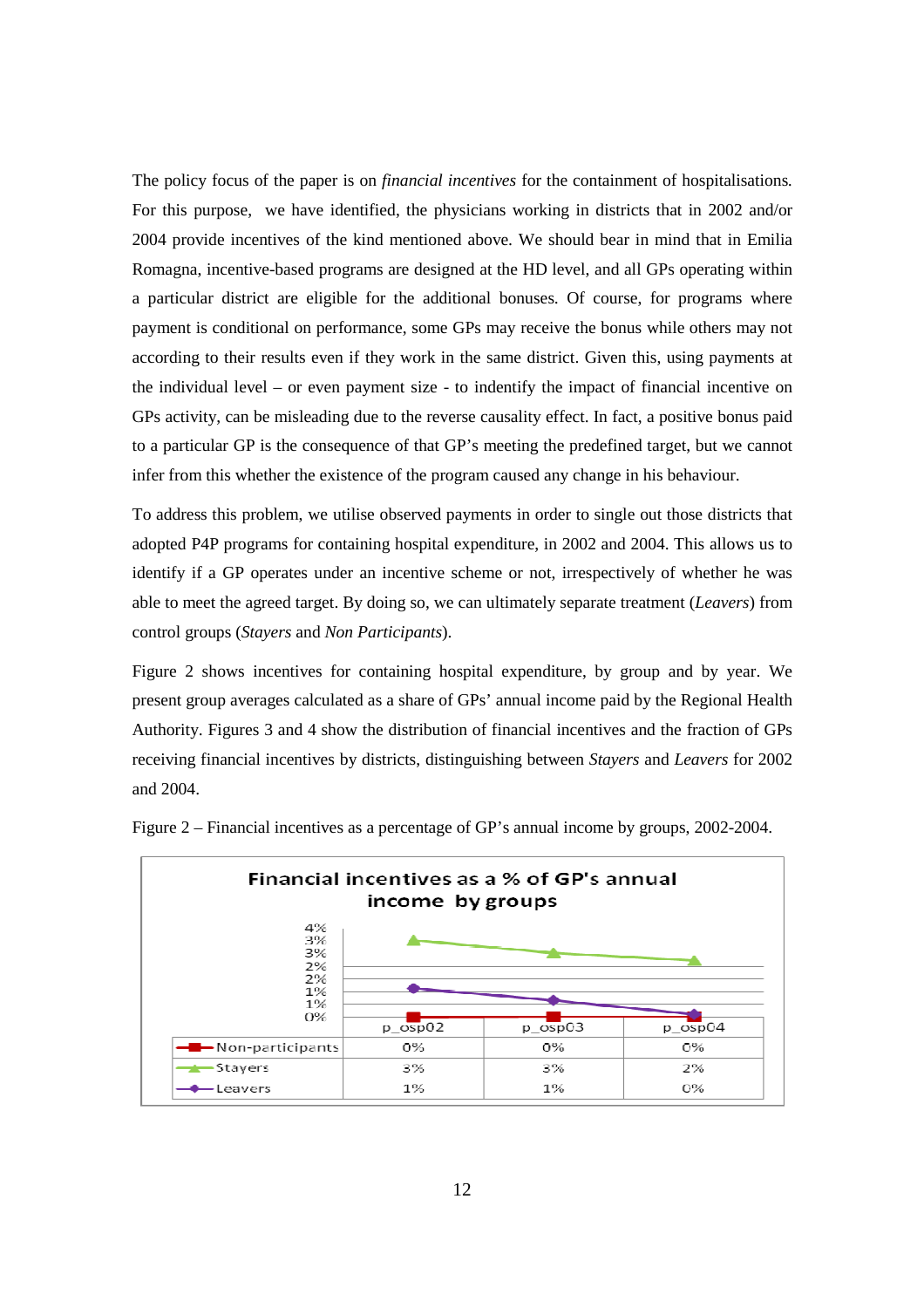

**Figure 3 – Financial incentives as a percentage of GP annual income by districts (Stayers and Leavers), 2002-2004.** 

**Figure 4 – Percentage of GPs receiving financial incentives by districts (Stayers and Leavers), 2002-2004.** 



We model the *log of avoidable hospital expenditure* as dependent upon a set of controls regarding the characteristics of both the physician and the practice. The first set of covariates consist of the GP's gender, age, age squared and seniority. We also control for the type of practice, distinguishing between individual and group practices.

To the extent that patients may choose the physician they wish, there is a possibility of some degree of self-selection, by patients with similar characteristics (e.g. a particular chronic disease) in the same list. Still, self-selection is not expected to be correlated with eligibility for financial incentives, since the choice of physician usually involves those GPs operating in the same area, whereas eligibility only varies across districts. In order to control for selection on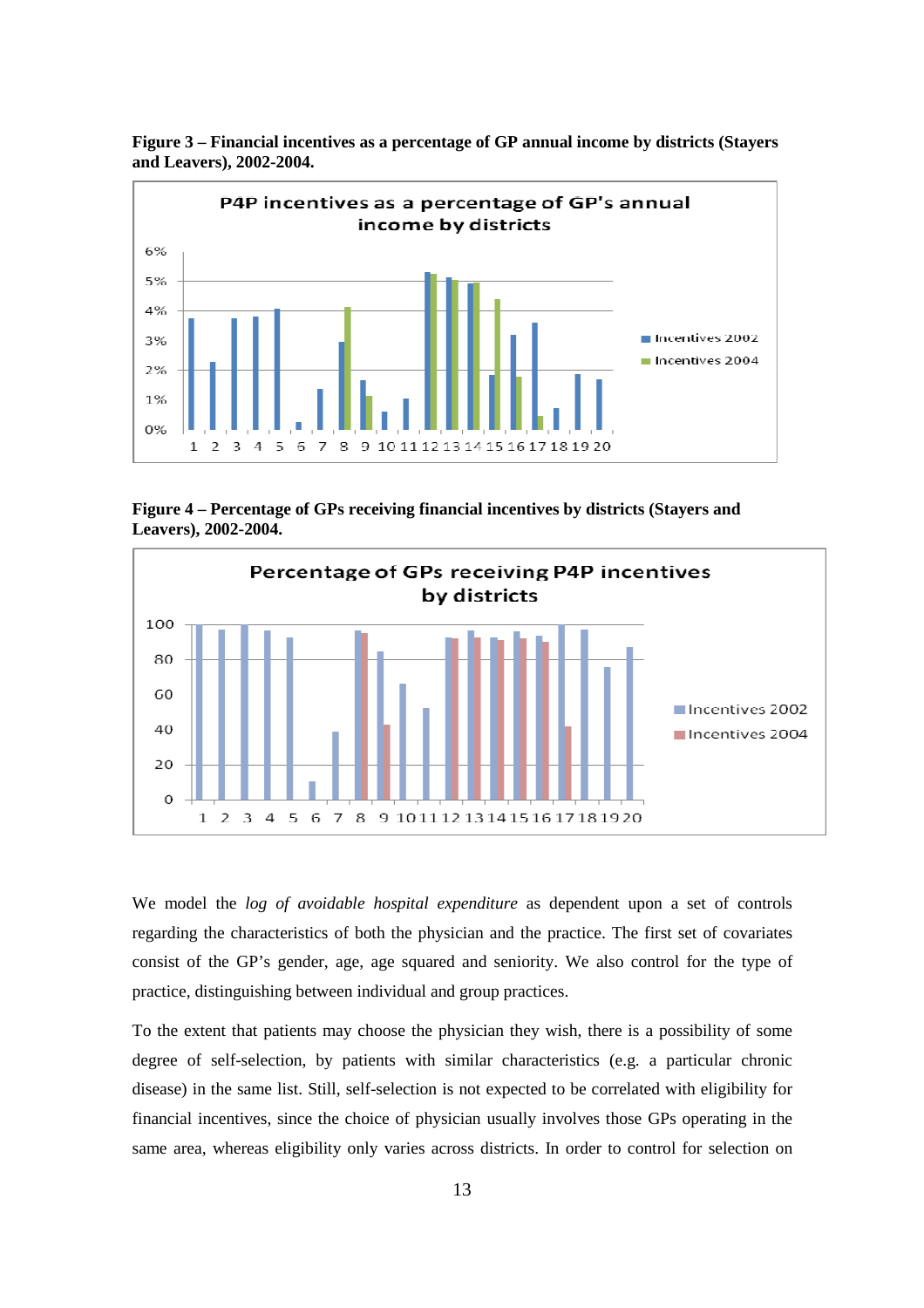relevant, observable list characteristics, we include a set of patients' characteristics extracted from the list such as: the share of male patients; the average age of listed patients; and the average Charlson index calculated from hospitalised patients. The Charlson index is a weighted index of comorbidity, computed from the ICD-9-CM diagnostic and procedure codes available in administrative datasets, according to their potential influence on the risk of mortality (Charlson et al., 1987; Romano et al., 1993). By doing so, we address potential biases due to (observable) patients' characteristics which may affect hospital admission rates.

In order to account for supply-side characteristics, we have included the number of *ordinary hospital beds* per 1,000 inhabitants. In addition, as an indicator of market structure, we construct a *competition index*, calculated as the number of GPs per 1,000 inhabitants (Kann, Biørn, Luras, 2010), and an index of *population dependency* on district hospitals, while geographical accessibility is proxied by *population density*. All these controls are entered at the district level. Table 2 presents the descriptive statistics for our estimating sample. We observe only slight differences in average values between the treatment and control groups and this supports the validity of the identification strategy adopted.

|                                     |                   | <b>Treatment group</b><br>(Leavers) | 1 control group   | (Stavers) | 2 control group<br>(Non participant) |           |  |
|-------------------------------------|-------------------|-------------------------------------|-------------------|-----------|--------------------------------------|-----------|--|
| Variable                            | <b>SD</b><br>Mean |                                     | <b>SD</b><br>Mean |           | Mean                                 | <b>SD</b> |  |
| $GP$ gender (Male=1)                | 74%               | 0.439                               | 71%               | 0.455     | 74%                                  | 0.436     |  |
| GP age                              | 52                | 6.348                               | 51                | 5.852     | 51                                   | 6.623     |  |
| GP age squared                      | 2701              | 701.870                             | 2615              | 630.456   | 2630                                 | 716.554   |  |
| GP seniority                        | 17                | 7.702                               | 18                | 7.763     | 17                                   | 7.615     |  |
| Practice type (associated=1)        | 50%               | 0.500                               | 53%               | 0.499     | 57%                                  | 0.495     |  |
| List size                           | 1156              | 495.153                             | 1119              | 463.587   | 1163                                 | 506.661   |  |
| List proportion male                | 48%               | 0.038                               | 48%               | 0.036     | 48%                                  | 0.036     |  |
| Average patient age                 | 49                | 4.959                               | 49                | 4.546     | 47                                   | 5.363     |  |
| Charlson index                      | 0.615             | 0.718                               | 0.526             | 0.377     | 0.570                                | 0.472     |  |
| Hospital beds by population         | 0.0002            | 0.000                               | 0.0002            | 0.000     | 0.0002                               | 0.000     |  |
| District population density         | 2.044             | 2.181                               | 0.352             | 0.441     | 0.457                                | 1.227     |  |
| Competition index                   | 0.476             | 0.277                               | 0.381             | 0.187     | 0.210                                | 0.129     |  |
| Pop dependency to district hospital | 77.213            | 10.932                              | 80.971            | 2.677     | 80.575                               | 8.158     |  |

Table 2 - **Descriptive Statistics: Treatment group and control groups, year 2002-2004** 

# *3.2 Statistical analysis*

Our aim is to estimate the effect of P4P incentives on (avoidable) hospital expenditure, by comparing variations across time between the treatment group and each control group. More precisely, we look at expenditure for avoidable hospital treatments (before and after) the ending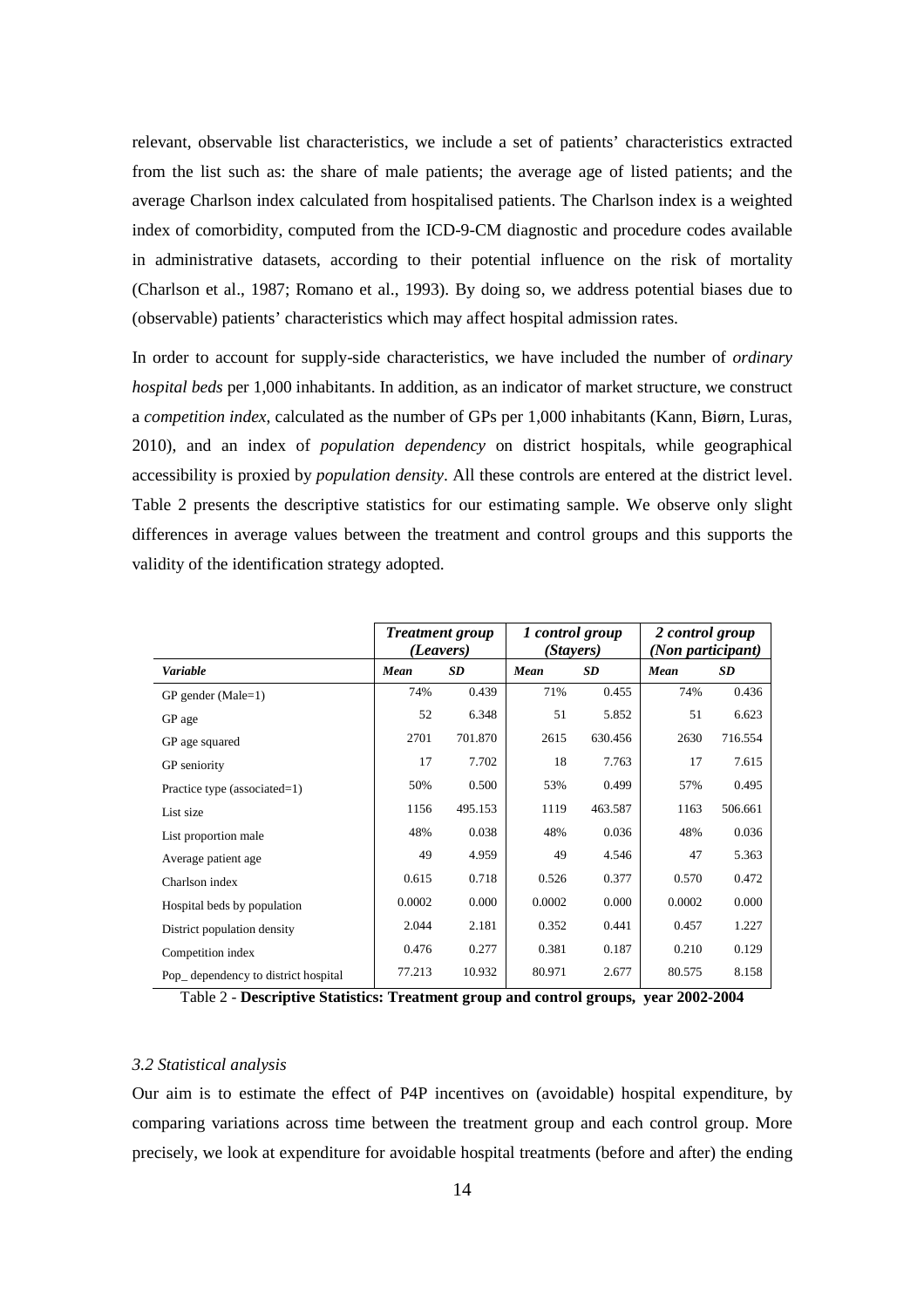of incentive programs in the 12 districts that experienced such policy change. We specify the following equation:

$$
y_{ijt}^h = \beta_0 + \beta_1' X_{it} + \beta_2' Z_{jt} + \gamma T_t + \rho D^h + \delta T_t \cdot D^h + \mu_{ijt}^h
$$
 (1)

Districts (*j*= 1,..., 39) are grouped according to the presence of financial incentives that are aimed at containing hospital expenditure during the period of investigation. Given the feature of our dataset, they are aggregated into three groups: *Leavers, Stayers* and *Non Participants (h= L, S, NP*). The dependent variable  $y_{ijt}^h$  is the log of (avoidable) hospital expenditure of physician *i* in year *t*, operating in district *j* which is included in group *h*. Vector  $X_i$  contains covariates referring to physician *i* and to his list at time *t*; vector  $Z_{jt}$  includes covariates referring to the district where each GP operates at time *t*;  $T<sub>t</sub>$  is a dummy equal to 1 for observations in 2004, and equal to 0 otherwise (2002);  $D<sup>h</sup>$  is a dummy equal to 1 if the physician belongs to the treatment group, or 0 otherwise;  $T_t * D^h$  is the interaction term that takes value 1 if physician *i* is eligible for the incentives at time *t*. The coefficients  $\beta$ <sub>*l*</sub> and  $\beta$ <sub>2</sub> measure the marginal effects of changes in GP and district variables on the log of hospital expenditure. The coefficients  $\gamma$  and  $\rho$  estimate the average impact on the log of expenditures of the observation being included the post treatment period and in the treatment group, respectively. The coefficient  $\delta$  captures the most relevant policy indicator in our analysis because it measures the effect of removing the incentives during the second period. It multiplies the interaction term and functions as a dummy variable equal to 1 for observations jointly belonging to the treatment group and the second period;  $\mu_{ij}^h$  is the idiosyncratic error term. Equation (1) is estimated by a pooled linear panel data model.

We estimate hospital expenditure for the three groups: districts that provide incentives for the entire period (  $y_{ij}^s$  for "*Stayers*"); districts that ended the program (  $y_{ij}^L$  for "*Leavers*"); districts that never introduced any specific program for containing hospitalisations ( $y_{ij}^{NP}$  for "*Non Participants*"). The expected difference in hospital expenditure changes between *Leavers* and *Stayers* is:

$$
DD^{L-S} = E(\Delta y_{ijt}^L) - E(\Delta y_{ijt}^S),
$$
 (2)

while the expected difference between *Leavers* and *Non-Participants* is:

$$
DD^{L-NP} = E(\Delta y_{ijt}^L) - E(\Delta y_{ijt}^{NP}). \tag{3}
$$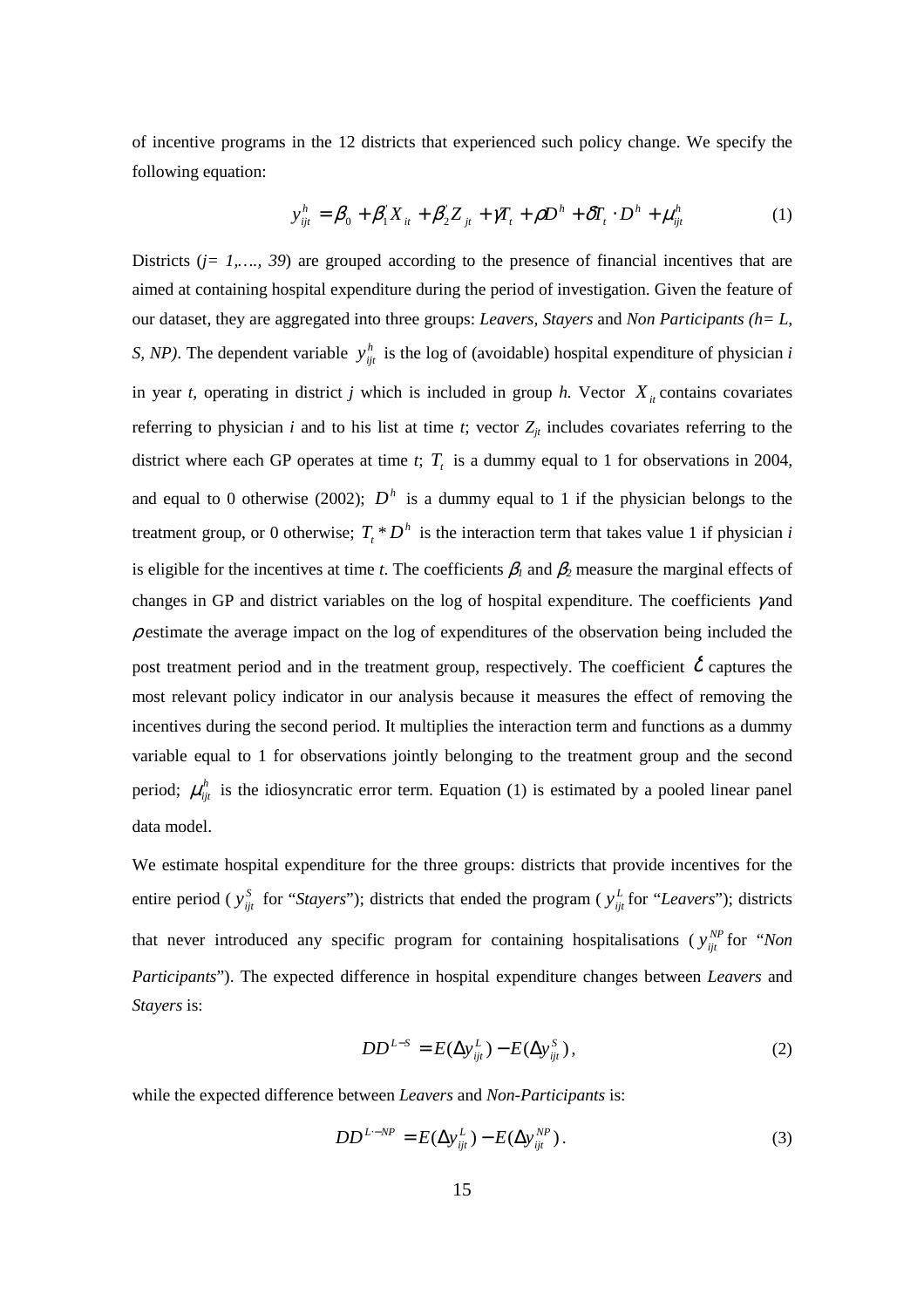We estimate an empty and full multivariate specification of (2) and (3). To mitigate the overrejection problem for DID estimates when the inference of the regular *t-statistic* is based on unadjusted standard errors, we use robust standard errors clustered at district level [Bertrand, Duflo and Mullainathan, 2004; Li et al. 2011].

#### **5. Results**

Table 3 shows estimates for the DID specification with the log of avoidable hospital expenditures as the dependent variable. Firstly, we compared *Leavers* to *Stayers*, and then *Leavers* to *Non Participants*, and in each case we consider two specifications. The first one consists of the empty model comparing average group expenditure, while the second one is the multivariate specification obtained by including the controls presented in Table 2. Adding covariates improves the precision of the estimates, but results are in line with the empty model.

|                    | <b>Treatment</b><br>group<br><b>Leavers</b> |           | <b>Control</b> group<br><b>Stayers</b> |         | <b>Between</b><br>group<br>difference | <b>Treatment</b><br>group<br><b>Leavers</b> |           | control group<br><b>Non Participant</b> |         | <b>Between</b><br>group<br>difference |  |
|--------------------|---------------------------------------------|-----------|----------------------------------------|---------|---------------------------------------|---------------------------------------------|-----------|-----------------------------------------|---------|---------------------------------------|--|
|                    | Diff                                        | SD        | Diff                                   | SD      |                                       | Diff                                        | SD        | Diff                                    | SD      |                                       |  |
| <b>Empty model</b> |                                             |           |                                        |         |                                       |                                             |           |                                         |         |                                       |  |
| 2002               | 11,078                                      | (0.104)   | 11,016                                 | (0.089) | 0.062(0.137)                          | 11,078                                      | (0.103)   | 11,245                                  | (0.079) | $-0.167(0.129)$                       |  |
| 2004               | 10,099                                      | (0.145)   | 10,066                                 | (0.107) | 0.033(0.180)                          | 10,099                                      | (0.144)   | 10,307                                  | (0.059) | $-0.208(0.156)$                       |  |
| Diff-in-diff       | $-0.029(0.140)$                             |           |                                        |         |                                       | $-0.040(0.106)$                             |           |                                         |         |                                       |  |
| $R^2$              | 0.08611                                     |           |                                        |         |                                       | 0.08710                                     |           |                                         |         |                                       |  |
| <b>Full model</b>  |                                             |           |                                        |         |                                       |                                             |           |                                         |         |                                       |  |
| 2002               | 3,995                                       | (2.008)   | 3,937                                  | (1.996) | 0.058(0120)                           | 1,997                                       | (1.657)   | 2,275                                   | (1.586) | $-0.278(0.115)$                       |  |
| 2004               | 3,019                                       | (1.999)   | 2,888                                  | (2.021) | 0.132(0.074)                          | 0,997                                       | (1.654)   | 1,344                                   | (1.611) | $-0.347(0.121)$                       |  |
| Diff-in-diff       | 0.074(0.148)                                |           |                                        |         |                                       | $-0.069(0.102)$                             |           |                                         |         |                                       |  |
| $R^2$              | 0.47550                                     |           |                                        |         |                                       | 0.50954                                     |           |                                         |         |                                       |  |
|                    | Coeff                                       | <b>SD</b> | pvalue                                 |         |                                       | Coeff                                       | <b>SD</b> | pvalue                                  |         |                                       |  |
| GP gender          | $-0.194$                                    | 0.083     | 0.029                                  |         |                                       | $-0.198$                                    | 0.087     | 0.031                                   |         |                                       |  |
| GP age             | $-0.022$                                    | 0.055     | 0.701                                  |         |                                       | 0.050                                       | 0.051     | 0.340                                   |         |                                       |  |
| GP age squared     | $-0.000$                                    | 0.000     | 0.879                                  |         |                                       | $-0.001$                                    | 0.000     | 0.186                                   |         |                                       |  |
| GP seniority       | 0.011                                       | 0.006     | 0.105                                  |         |                                       | 0.005                                       | 0.004     | 0.276                                   |         |                                       |  |
| Practice type      | $-0.046$                                    | 0.045     | 0.318                                  |         |                                       | $-0.012$                                    | 0.042     | 0.778                                   |         |                                       |  |
| List size          | 0.001                                       | 0.000     | 0.000                                  |         |                                       | 0.001                                       | 0.000     | 0.000                                   |         |                                       |  |
| Proportion male    | 2.528                                       | 1.298     | 0.066                                  |         |                                       | 2.168                                       | 1.177     | 0.076                                   |         |                                       |  |
| Av_patient age     | 0.120                                       | 0.009     | 0.000                                  |         |                                       | 0.122                                       | 0.009     | 0.000                                   |         |                                       |  |
| Charlson index     | $0.008\,$                                   | 0.064     | 0.905                                  |         |                                       | 0.024                                       | 0.057     | 0.682                                   |         |                                       |  |
| Hospital beds      | $-0.001$                                    | 0.000     | 0.031                                  |         |                                       | $-0.000$                                    | 0.000     | 0.280                                   |         |                                       |  |
| Dist pop_density   | $-0.009$                                    | 0.051     | 0.867                                  |         |                                       | $-0.032$                                    | 0.032     | 0.325                                   |         |                                       |  |
| Competition index  | 0.157                                       | 0.254     | 0.545                                  |         |                                       | 0.234                                       | 0.192     | 0.235                                   |         |                                       |  |
| Pop_dependency     | $-0.004$                                    | 0.009     | 0.674                                  |         |                                       | $-0.005$                                    | 0.005     | 0.331                                   |         |                                       |  |

Table 3 – **Difference in difference results for avoidable hospital expenditure** 

Standard errors are reported in parenthesis.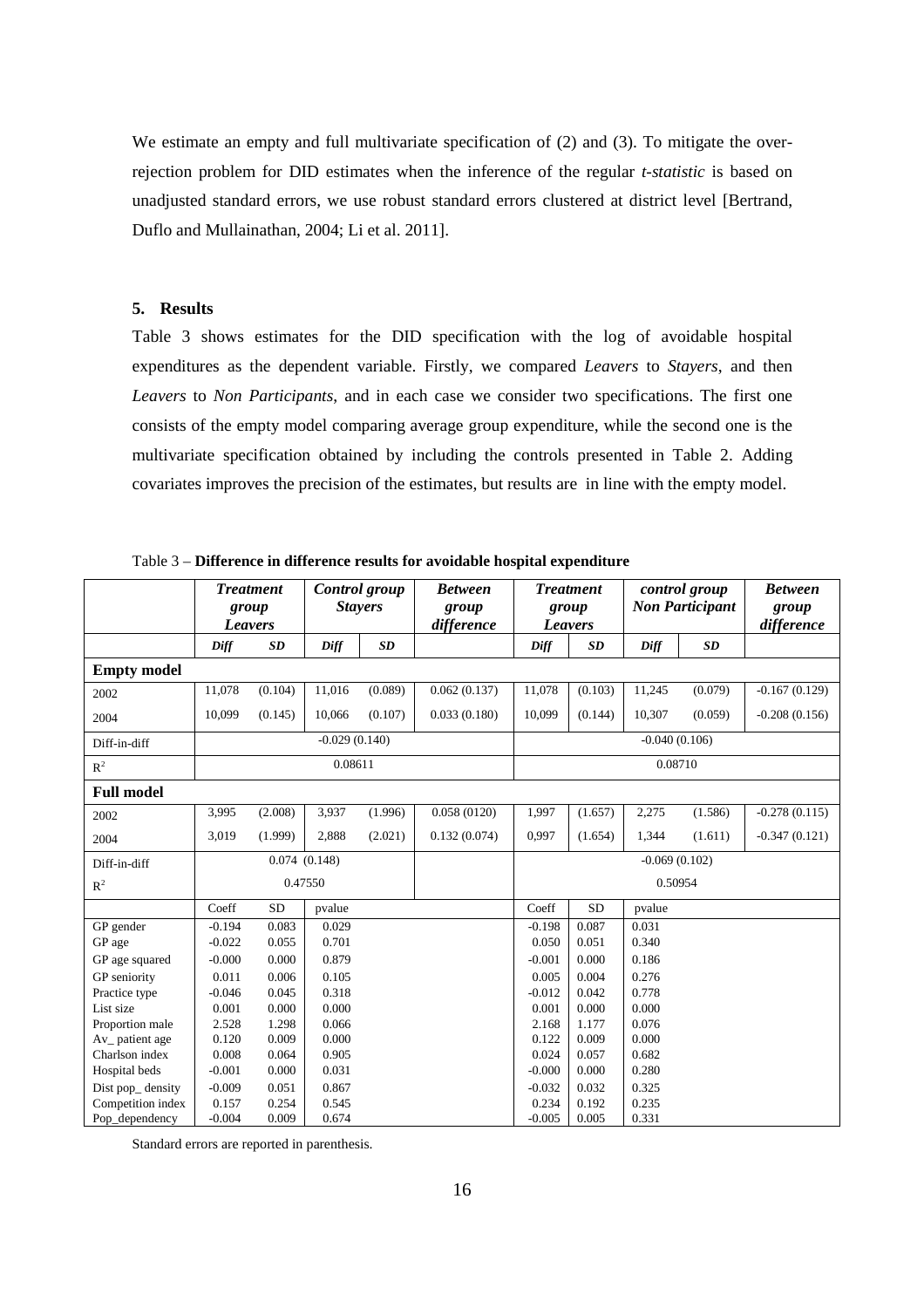We start by comparing *Leavers* and *Stayers*. The empty model indicates that both groups reduce avoidable expenditures over time. The reduction in the dependent variable amounts to 9,7% for *Leavers* and to 8.6% for *Stayers.* In the multivariate model, the within-group difference displays similar trends over time although the estimated percentage reduction is larger for *Stayers*. In both specifications, the DID is not significant, however, and thus the removal of financial incentives does not seem to have impacted on the *Leavers'* behaviour differently from what has happened to GPs working in districts where the incentives were maintained.

The comparison between *Leavers* and *Non-Participants* confirms the general trend of falling expenditure on avoidable hospitalisations. In the empty model, the within-group time difference shows that *Non-Participant* districts reduce the resources spent on ACSCs hospitalisations by 8.3%, whereas this reduction was slightly larger among *Leavers* (9.7%). If we consider between-group differences, *Non*-*Participant* districts display a higher expenditure level in both years and the gap slightly increases over time. Similar findings hold for the multivariate model. Consistently with the previous case, the DID estimation shows that removing financial incentives has not significantly changed the difference between treated observations and controls.

Overall, the impact produced by the ending of P4P programs, does not display any significant differential effect between the districts affected by the change in the incentive programs and any of the control group considered. We observe a generalised decreasing trend in avoidable expenditures but such variations are similar between groups despite the change in the incentive structure over time. Such evidence indicates that the programs that were removed do not seem to have effectively influenced physicians' behaviour.

However, referrals for ACSCs represent only a small fraction of total hospital admissions (Figure 1), and HDs usually set targets according to overall use of hospital services, without distinguishing between avoidable and unavoidable cases. Therefore, as a robustness check, we have re-estimated the model by including expenditure for all hospitalizations as a dependent variable and results are reported in table 4.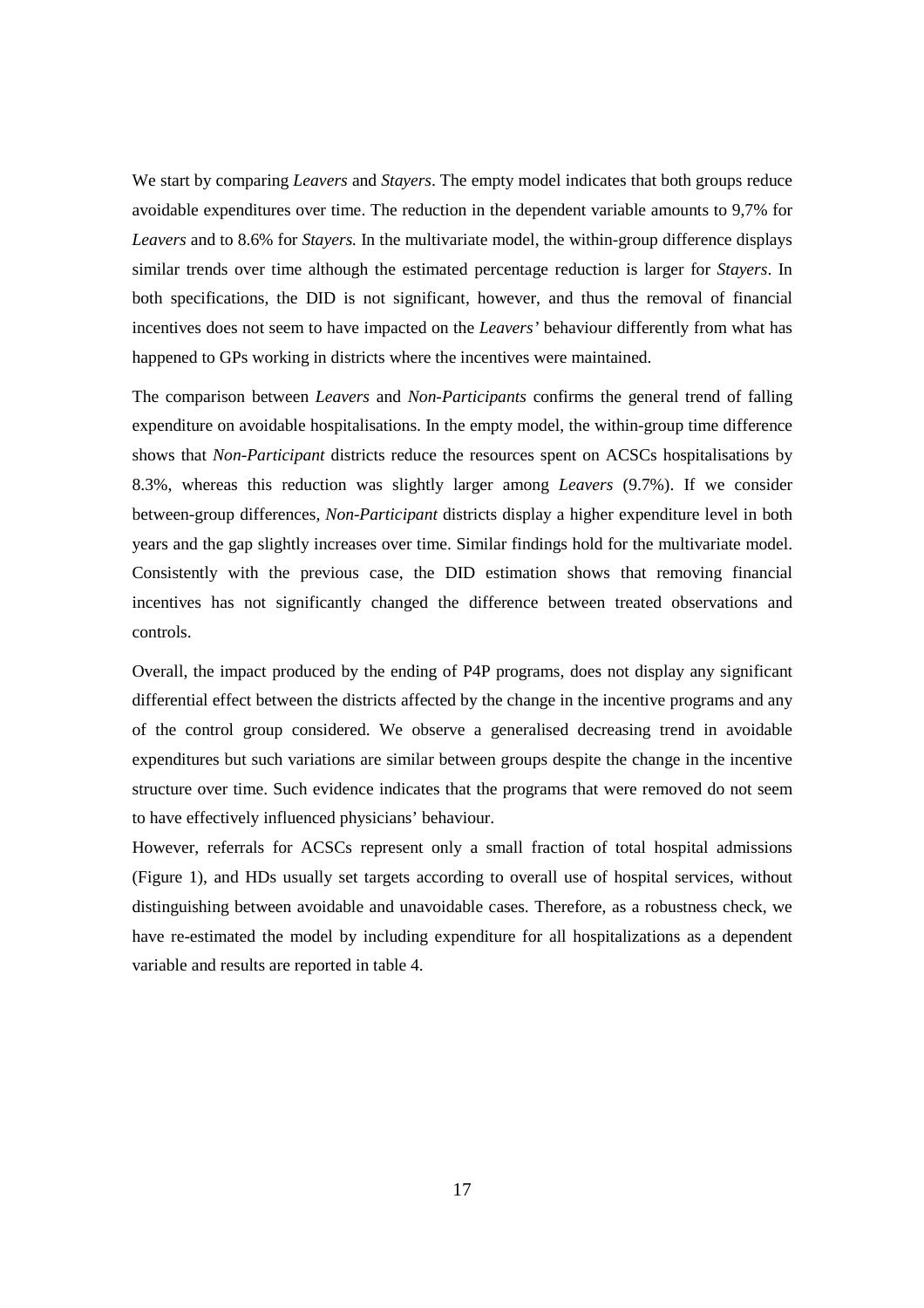|                    | <b>Treatment</b><br>group<br><b>Leavers</b> |           | <b>Control</b> group<br><b>Stayers</b> |         | <b>Between</b><br>group<br>difference | <b>Treatment</b><br>group<br><b>Leavers</b> |           | Control group<br>Non participant |           | <b>Between</b><br>group<br>difference |  |  |
|--------------------|---------------------------------------------|-----------|----------------------------------------|---------|---------------------------------------|---------------------------------------------|-----------|----------------------------------|-----------|---------------------------------------|--|--|
|                    | Diff                                        | SD        | Diff                                   | SD      |                                       | Diff                                        | SD        | Diff                             | <b>SD</b> |                                       |  |  |
| <b>Empty model</b> |                                             |           |                                        |         |                                       |                                             |           |                                  |           |                                       |  |  |
| 2002               | 13.144                                      | (0.020)   | 13.192                                 | (0.028) | $-0.048(0.035)$                       | 13.144                                      | (0.036)   | 13.153                           | (0.028)   | $-0.009(0.046)$                       |  |  |
| 2004               | 13.173                                      | (0.020)   | 13.286                                 | (0.028) | $-0.113(0.034)$                       | 13.173                                      | (0.040)   | 13.161                           | (0.030)   | 0.012(0.050)                          |  |  |
| Diff-in-diff       | $-0.065(0.049)$                             |           |                                        |         |                                       | 0.021(0.025)                                |           |                                  |           |                                       |  |  |
| $\mathbb{R}^2$     | 0.00461                                     |           |                                        |         |                                       | 0.00023                                     |           |                                  |           |                                       |  |  |
| <b>Full model</b>  |                                             |           |                                        |         |                                       |                                             |           |                                  |           |                                       |  |  |
| 2002               | 8.032                                       | (0.335)   | 8.054                                  | (0.312) | $-0.023(0.041)$                       | 8.653                                       | (0.463)   | 8.692                            | (0.454)   | $-0.039(0.032)$                       |  |  |
| 2004               | 8.070                                       | (0.338)   | 8.122                                  | (0.318) | $-0.051(0.032)$                       | 8.689                                       | (0.466)   | 8.723                            | (0.455)   | $-0.034(0.032)$                       |  |  |
| Diff-in-diff       | $-0.029(0.018)$                             |           |                                        |         |                                       | 0.005(0.016)                                |           |                                  |           |                                       |  |  |
| $\mathbb{R}^2$     | 0.84489                                     |           |                                        |         |                                       | 0.84593                                     |           |                                  |           |                                       |  |  |
|                    | Coeff                                       | <b>SD</b> | pvalue                                 |         |                                       | Coeff                                       | <b>SD</b> | pvalue                           |           |                                       |  |  |
| GP gender          | $-0.087$                                    | 0.019     | 0.000                                  |         |                                       | $-0.072$                                    | 0.024     | 0.006                            |           |                                       |  |  |
| GP age             | 0.035                                       | 0.012     | 0.010                                  |         |                                       | 0.018                                       | 0.015     | 0.230                            |           |                                       |  |  |
| GP age squared     | $-0.000$                                    | 0.000     | 0.004                                  |         |                                       | $-0.000$                                    | 0.000     | 0.085                            |           |                                       |  |  |
| GP seniority       | 0.000                                       | 0.001     | 0.727                                  |         |                                       | 0.001                                       | 0.001     | 0.346                            |           |                                       |  |  |
| Practice type      | $-0.002$                                    | 0.014     | 0.901                                  |         |                                       | 0.004                                       | 0.012     | 0.739                            |           |                                       |  |  |
| List size          | 0.001                                       | 0.000     | 0.000                                  |         |                                       | 0.001                                       | 0.000     | 0.000                            |           |                                       |  |  |
| Proportion male    | 0.684                                       | 0.309     | 0.039                                  |         |                                       | 0.373                                       | 0.320     | 0.254                            |           |                                       |  |  |
| Av_patient age     | 0.056                                       | 0.002     | 0.000                                  |         |                                       | 0.058                                       | 0.003     | 0.000                            |           |                                       |  |  |
| Charlson index     | 0.027                                       | 0.015     | 0.086                                  |         |                                       | 0.034                                       | 0.015     | 0.030                            |           |                                       |  |  |
| Hospital beds      | $-0.000$                                    | 0.000     | 0.734                                  |         |                                       | 0.000                                       | 0.000     | 0.123                            |           |                                       |  |  |
| Dist pop_density   | $-0.012$                                    | 0.006     | 0.051                                  |         |                                       | $-0.022$                                    | 0.008     | 0.012                            |           |                                       |  |  |
| Competition index  | $-0.002$                                    | 0.042     | 0.960                                  |         |                                       | 0.013                                       | 0.040     | 0.746                            |           |                                       |  |  |
| Pop_dependency     | 0.002                                       | 0.001     | 0.264                                  |         |                                       | $-0.001$                                    | 0.002     | 0.634                            |           |                                       |  |  |

Table 4 – **Difference in difference results for total hospital expenditure** 

Standard errors are reported in parenthesis.

For both *Stayers* and *Leavers*, the within-group difference in the empty model reveals a slight positive trend in total hospital expenditure. Opposite time trends between total and avoidable expenditure indicate that the rate of inappropriate use of hospital resources has fallen over time. The between-group difference shows that in 2002 the *Leavers'* districts had a lower level of hospital expenditure than the *Stayers* did, and this difference increased over time: removing financial incentives widened the gap between the two groups, although in the opposite direction to what one would have expected, since the rate of growth in spending in the group that ends the incentives (*Leavers*) is lower than that of the group that was still granted additional remuneration for curbing the use of hospital services (*Stayers*). Nevertheless, once again we find that the effect is not significant. Introducing covariates to control for differences in observable characteristics between the two groups does no modify the results in a qualitative sense.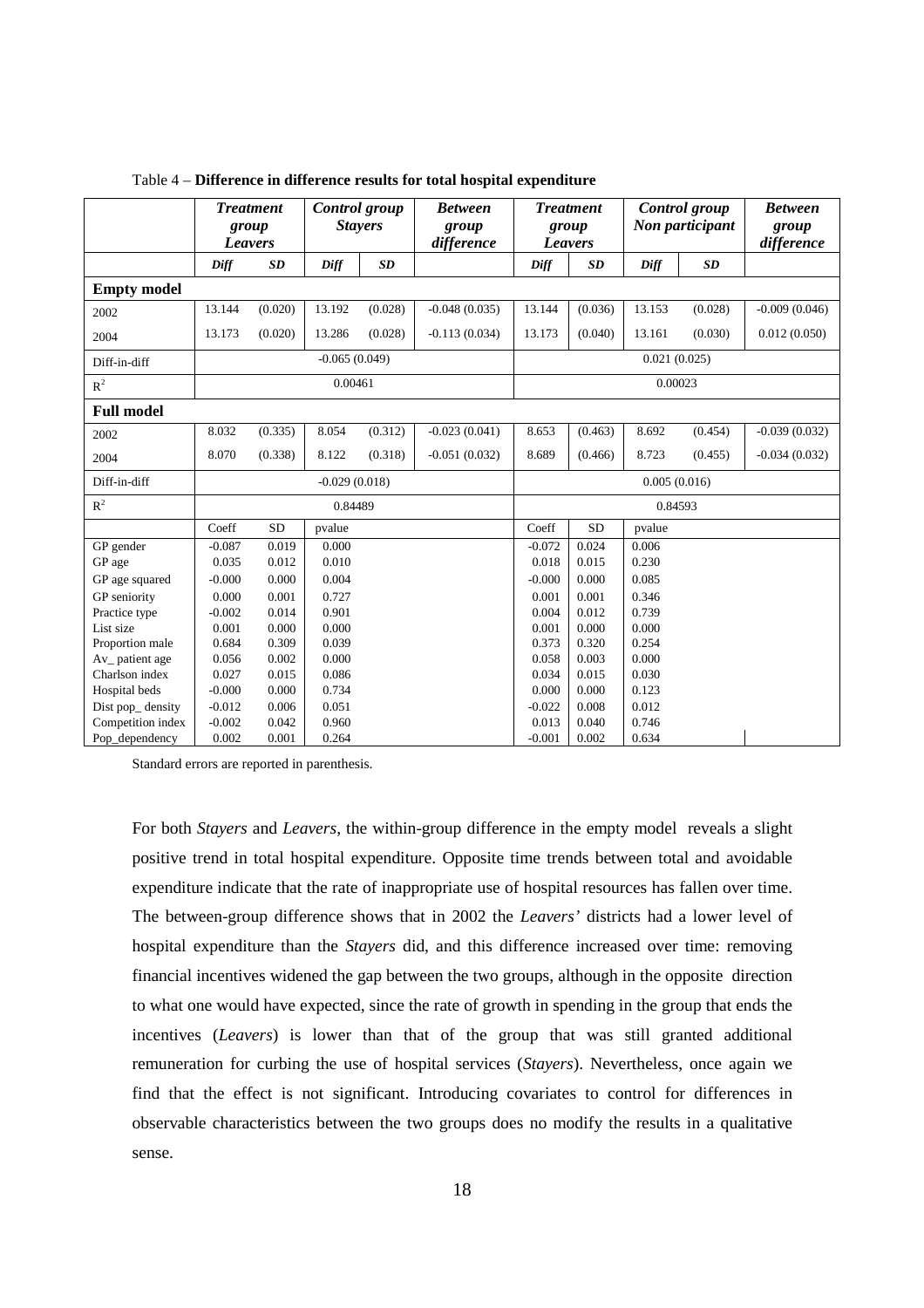The comparison of *Leavers* with *Non-Participants* confirms the presence of a common upward trend in total expenditure over time., Shifting the focus from avoidable to overall hospitalisations confirms the non-significance of the effect of ending the incentive programs, in both the empty and full specifications. This is not surprising since the latter dependent variable is expected to be relatively less influenced by GPs' decisions than the former..

In conclusion, according to our DID estimates, the adoption of total hospital expenditure as a dependent variable does not modify our main policy conclusion, according to which financial incentives seem to exert no influence on GPs' behaviour. Considering a dependent variable that cover a larger set of conditions displays changes in the time trend of expenditures, but, once again, no significant difference is detected across groups.

#### **6. Discussion and conclusions**

The intense debate over the role of monetary incentives in improving the quality of primary care is a consequence of the growing number of P4P programs worldwide. Relatively less attention has been paid to the implications of programs explicitly designed to contain costs. Moreover, empirical studies have almost exclusively focused on physicians' responses following the *introduction* of incentives. Now that several programs have been operating for nearly a decade or even more, the need to improve policy design requires an insight into the effects of *removing* some programs, or parts thereof, as well. Such removal may be stimulated by changes in policy priorities, or by the belief that certain aspects of the programs are not very effective, or indeed may produce unintended, dysfunctional consequences.

We have analysed the impact of removing programs offering cash bonuses to GPs in exchange for containing hospital expenditure in Italy's Emilia Romagna region over the period 2002-04. We have estimated DID models comparing changes in hospital expenditure, both for ambulatory care-sensitive conditions and for overall hospitalisations. GPs operating in districts that removed their incentives during the period of observation constitute our treatment group. Changes in expenditure for their listed patients are compared with those for patients residing in districts that maintained their programs and also with expenditure on patients residing in districts where no similar program was ever introduced.

We show that the removal of incentives designed to contain hospitalisations did not produce any significant difference in performance between the treatment and control groups in terms of either of the dimensions considered here (avoidable and overall hospitalisations). The empirical evidence lends support to the decision of those DHAs that closed down their programs, as these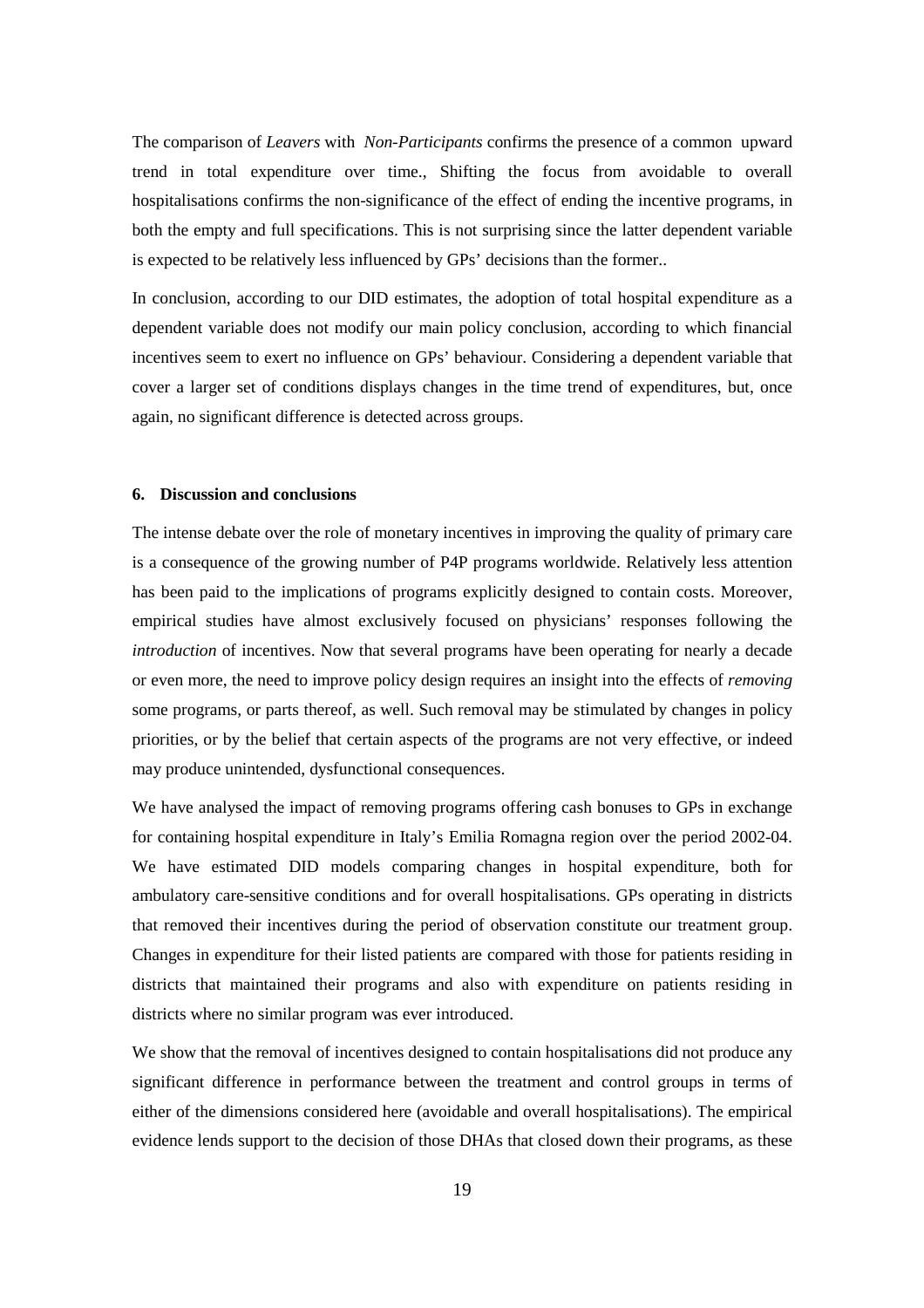programs guaranteed monetary transfers to GPs without influencing their behaviour in the desired direction.

This finding is noteworthy especially when compared with the impact produced by other measures introduced in Emilia Romagna during that same period, which were expressly designed to improve the quality of service provision. For example, it has been shown [Lippi Bruni et al. 2009, Iezzi et al. 2011] that incentives rewarding the assumption of responsibility (and a set of related tasks) for patients affected by chronic diseases such as type *II* diabetes, ultimately reduced the probability of recourse to hospital care by the target population for avoidable conditions. As has been seen in other countries (Li et al., 2011, Mullen et al. 2010), our findings suggest that GPs react to certain incentives, but not to others. One possible lesson that can be drawn here with regard to future policy design, is that incentives explicitly designed to contain costs prove to be less effective than those promoting improvements in care delivery by rewarding additional patient follow-up. This result is consistent with the idea that the effectiveness of additional remuneration may suffer if such bonus payments, instead of reinforcing the physician-patient relationship, are perceived as shifting physicians' attention from patients' health towards the pursuit of general financial targets.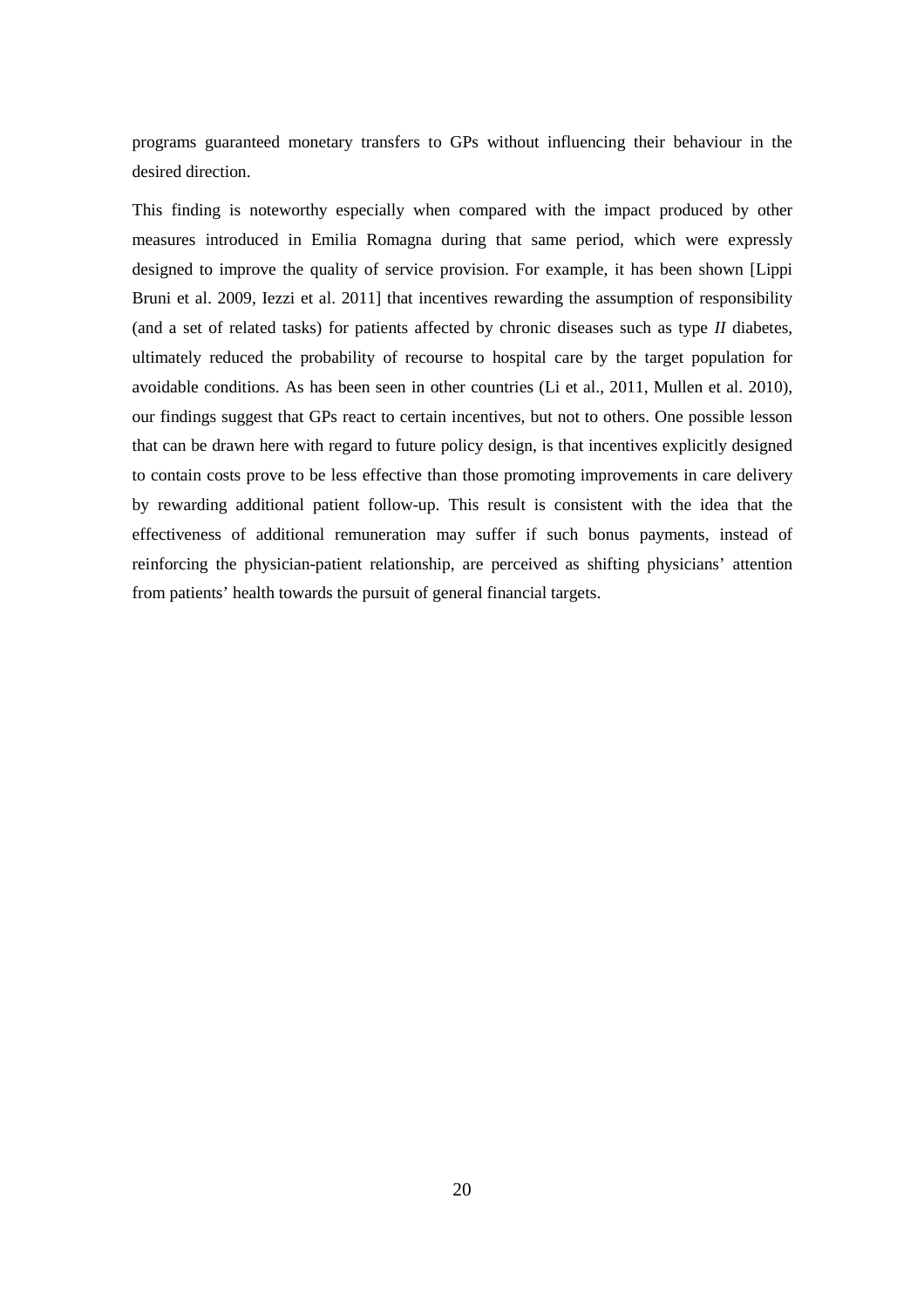#### **References**

Benabou, R., Tirole, J. (2003). Intrinsic and extrinsic motivation. *Review of Economic Studies*, 70, 489-520.

Bertrand, M., Duflo, E., & Mullainathan, S. (2004). How Much Should We Trust Differences-In-Differences Estimates? *Quarterly Journal of Economics*, 119 (1), 249-75.

Billings, J., Zeitel, L., Lukomnik, J, Carey, TS, Blank, AE, & Newman, L. (1993). Impact of Socioeconomic Status On Hospital Use In New York City. *Health Affairs*, 12, 162-173.

Boyden, A., & Carter, R. (2000). *The appropriate use of financial incentives to encourage preventive care in general practice.* Centre for Health Program Evaluation, Research Report 18.

Camerer, C.F. (2010). Removing financial incentives demotivates the brain. *Proceedings of the National Academy of Sciences USA*, 107, 49, 20849-50.

Caminal, J., Starfield B., Sanchez E., Casanova C., & Morales M. (2004). The role of primary care in preventing ambulatory care sensitive conditions. *European Journal of Public Health*, 14 (3), 246-51.

Campbell, S.M., McDonald, R., & Lester, H. (2008). The experience of pay for performance in English family practice: a qualitative study. *Annals of Family Medicine*, 6, 228–234.

Chaix-Couturier, C., Durand-Zaleski, I., Jolly, D., & Durieux, P. (2000). Effects of financial incentives on medical practice: results from a systematic review of the literature and methodological issues. *International Journal for Quality in Health Care*, 12, 133-42.

Charlson, M., Pompei, P., Ales, K., & McKenzie, C. (1987). A new method of classifying prognostic comorbidity in longitudinal studies: development and validation. *Journal of Chronical Disease*, 40, 373-83.

Chen, J.Y., Tian, H., Taira, J.D., Hodges, K.A. et al. (2010). The effect of a PPO pay-forperformance program on patients with diabetes. *The American Journal of Managed Care*, 16, e11-9.

Christianson, J.B., Leatherman, S., & Sutherland, K. (2008). Lessons from evaluationso f purchaser pay-for-performance programs: a review of the evidence. *Medical Care Research and Review,* 5, 5S-35S.

Cromwell, J., Trisolini, M., Pope, G., Mitchell, J., & Greenwald, L. (2011). *Pay for Performance in Health Care: Methods and Approaches,* New York: RTI Press.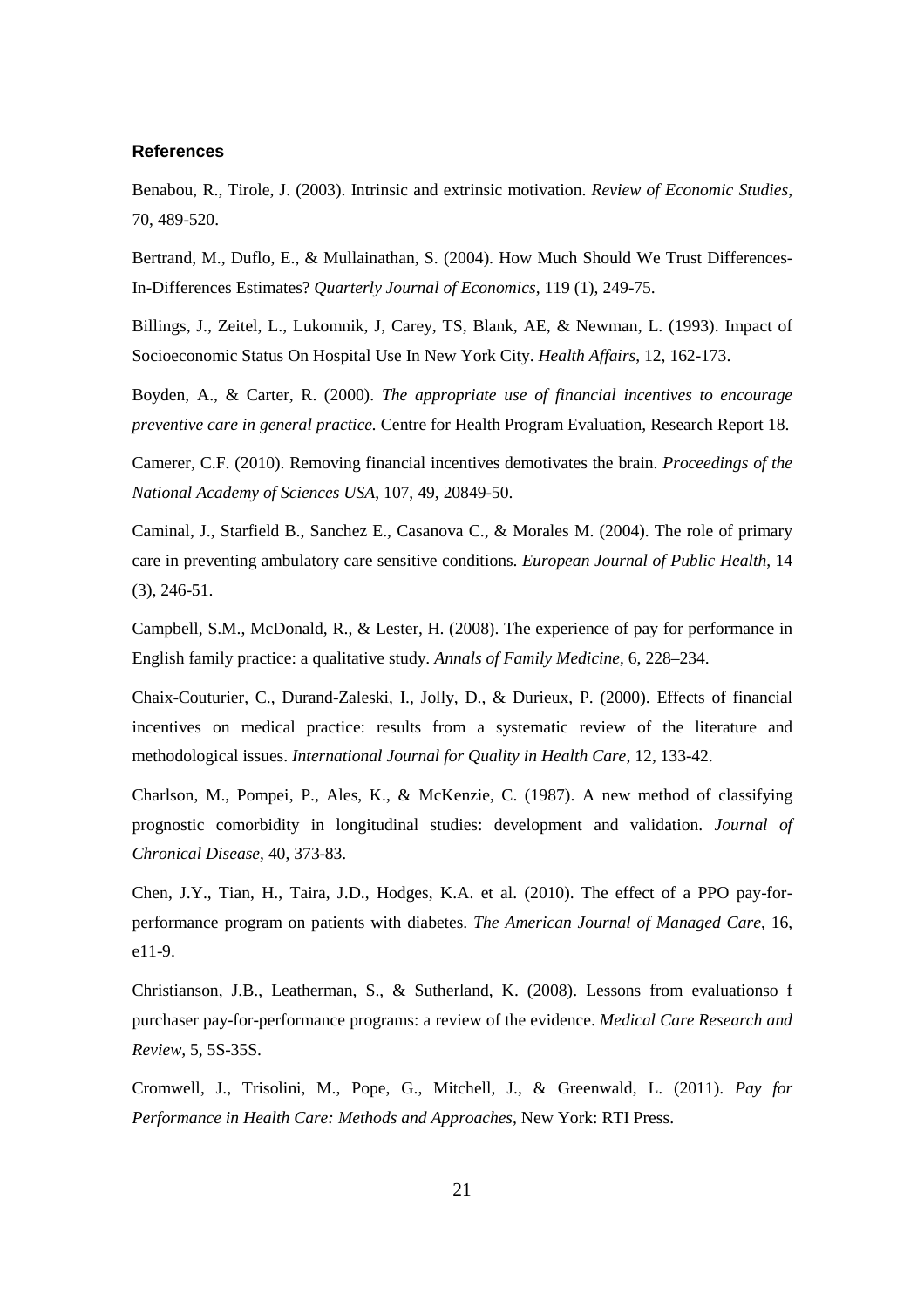Dixit, A. (2002). Incentives and organizations in the public sector: an interpretative review. *Journal of Human Resources*, 37, 696-727.

Dumont, E., Fortin, B., Jacquemet, N., & Shearer, B. (2008). Physicians' multitasking and incentives: empirical evidence from a natural experiment. *Journal of Health Economics*, 27, 1436-50.

Dusheiko, M., Gravelle, H., Martin, S., Rice, N., & Smith, P.C. (2011). Does better disease management in primary care reduce hospital costs? Evidence from English primary care. *Journal of Health Economics*, 30, 919-32.

Fattore G., Forini F., Salvatore D. & Tozzi V. (2009). Social network analysis in primary care: the impact of interactions on prescribing behaviour. *Health Policy*, 92, 141-148.

Ferrario, C., & Zanardi, A. (2011). What happens to interregional redistribution upon fiscal decentralization? Evidence from the Italian NHS. *Health Policy*, 100, 71-80

Fiorentini, G., Iezzi, E., Lippi Bruni M., & Ugolini C. (2011). Incentives in primary care and their impact on potentially avoidable hospital admissions. *European Journal of Health Economics,* (12), 297-309.

Gneezy U. & Rustichini A. (2000). A fine is a price. *Journal of Legal Studies*, 29, 1-17.

Gravelle, H., Sutton, M., & Ma, A. (2010). Doctor behaviour under a pay for performance contract: treating, cheating and case finding? *Economic Journal*, 120, F129- F156.

Grilli, R., Magrini, N., Penna, A., Mura, G, & Liberati, A. (2000). Practice guidelines developed by specialty societies: the need for a critical appraisal. *Lancet*, 355 (9198), 103-06.

Iezzi, E., Lippi Bruni, M., & Ugolini, C. (2011). The role of GP's compensation schemes in diabetes care: evidence from panel data, Department of Economics, University of Bologna, WP. n. 766.

Iversen, T., Luras, I. (2006). Capitation and incentives in primary care. In Jones A.M. (ed.) The Elgar Companion to Health Economics, Edward Elgar, Cheltenham, UK.

Kann, I.G., Biørn, E., & Luras, H. (2010), Competition in general practice: Prescription to the elderly in a list patient system. *Journal of Health Economics*, 29, 751-764.

Layte, R., Nolan, A., McGee, H., O'Hanlon, A. (2009). Do consultation charges deter general practitioner use among older people? A natural experiment. *Social Science & Medicine*, 1432- 1438.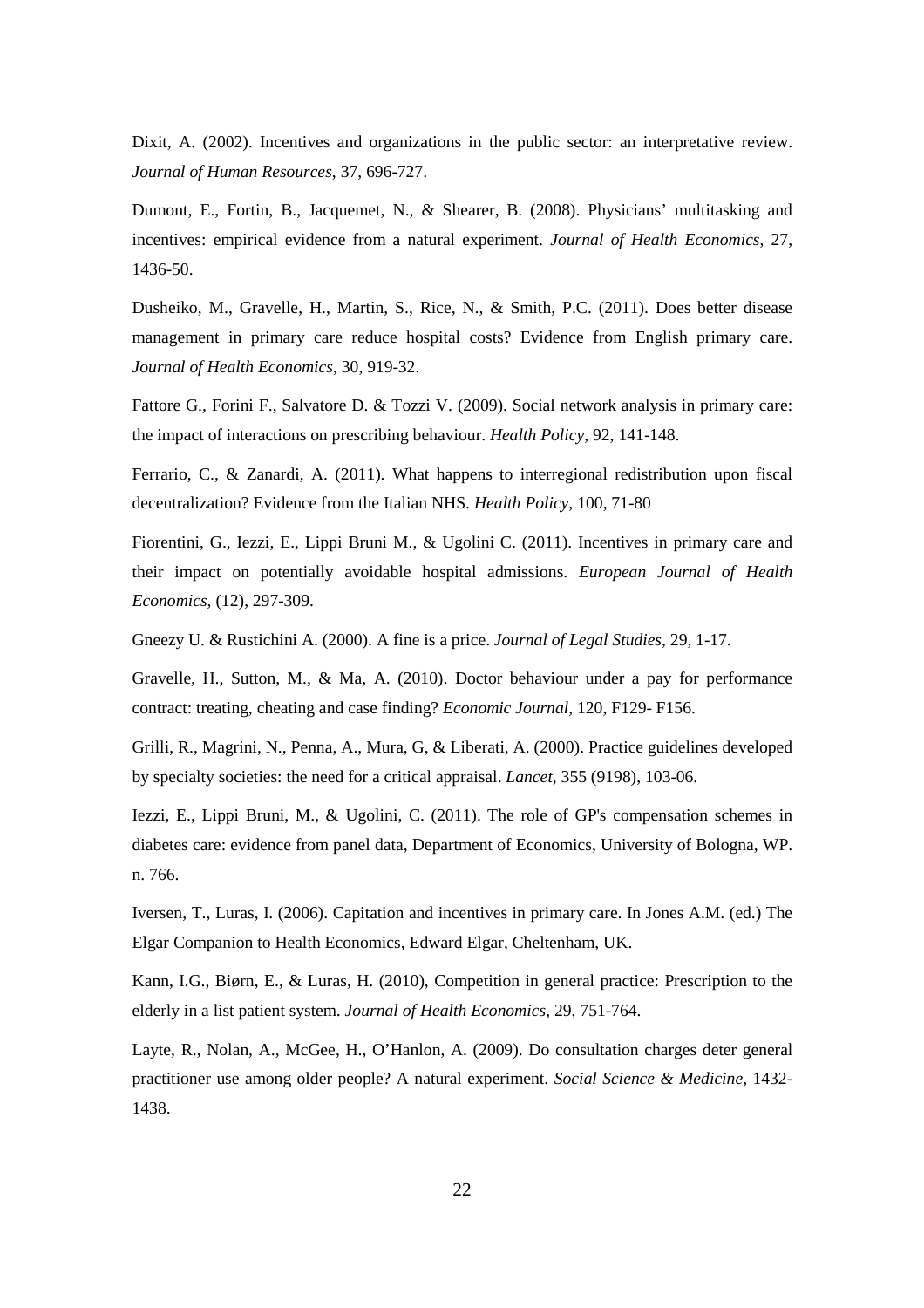Lee, T., Cheng, S., Chen, C., & Lai, M. (2010). A pay-for-performance program for diabetes in Taiwan: a preliminary assessment. American Journal of Managed Care, 16, 5-9.

Lester, H., Schmittdiel, J., Selby, J. et al. (2010). The impact of removing financial incentives from clinical quality indicators: longitudinal analysis of four Kaiser Permanente indicators. *British Medical Journal*, 340, c1898.

Li, J., Hurley, J., DeCicca, P., & Buckley, G. (2011). *Physician response to pay-forperformance: evidence from a natural experiment*, NBER WP 16909.

Lippi Bruni, M., Nobilio, L., & Ugolini C. (2009). Economic incentives in general practice: the impact of pay-for-participation and pay-for-compliance programs on diabetes care. *Health Policy*, 90 (2-3), 140-148.

Mullen, K.J., Frank, R.G., & Rosenthal, M.B.(2010). Can you get what you pay for? Pay-forperformance and the quality of healthcare providers. *Rand Journal of Economics*, 41 (1), 4-91.

Nolan, A. (2008). Evaluating the eligibility for free care on the use of general practitioner (GP) services: a difference-in-difference matching approach. *Social Science & Medicine*, 67, 1164- 1172.

Nolan, A. (2011). An extension in eligibility for free primary care and avoidable hospitalisations: A natural experiment. *Social Science & Medicine*, 73, 978-985.

Nolan, A., O'Reilly, J., Smith, S., & Brick, A. (2011). The potential role of Pay-forperformance in Irish Health Care. Renewal Series paper 4, ESRI.

Romano, P.S., Roos, L.L., & Jollis, J.G. (1993). Adapting a clinical comorbidity index for use with ICD-9-CM administrative data: differing perspectives. *Journal of Clinical Epidemiology*, 46, 1075-1079.

Rosenthal, M.B., Frank, R.G., & Epstein, A.M. (2005). Early experience with pay-forperformance: from concept to practice. *Journal of the American Medical Association*, 294 (14), 1788-93.

Scott, A., Schurer, S., Jensen, P.H., & Sivey, P. (2009). The effects of an incentive program on quality of care in diabetes management. *Health Economics*, 18, 1091-108.

Scott, A., Sivey, P., Ait Ouakrim, D., Willenberg, L., Naccarella, L. Et al. (2011). The effect of financial incentives on the quality of health care provided by primary care physicians. *Cochrane Database of Systematic Review,* issue 9.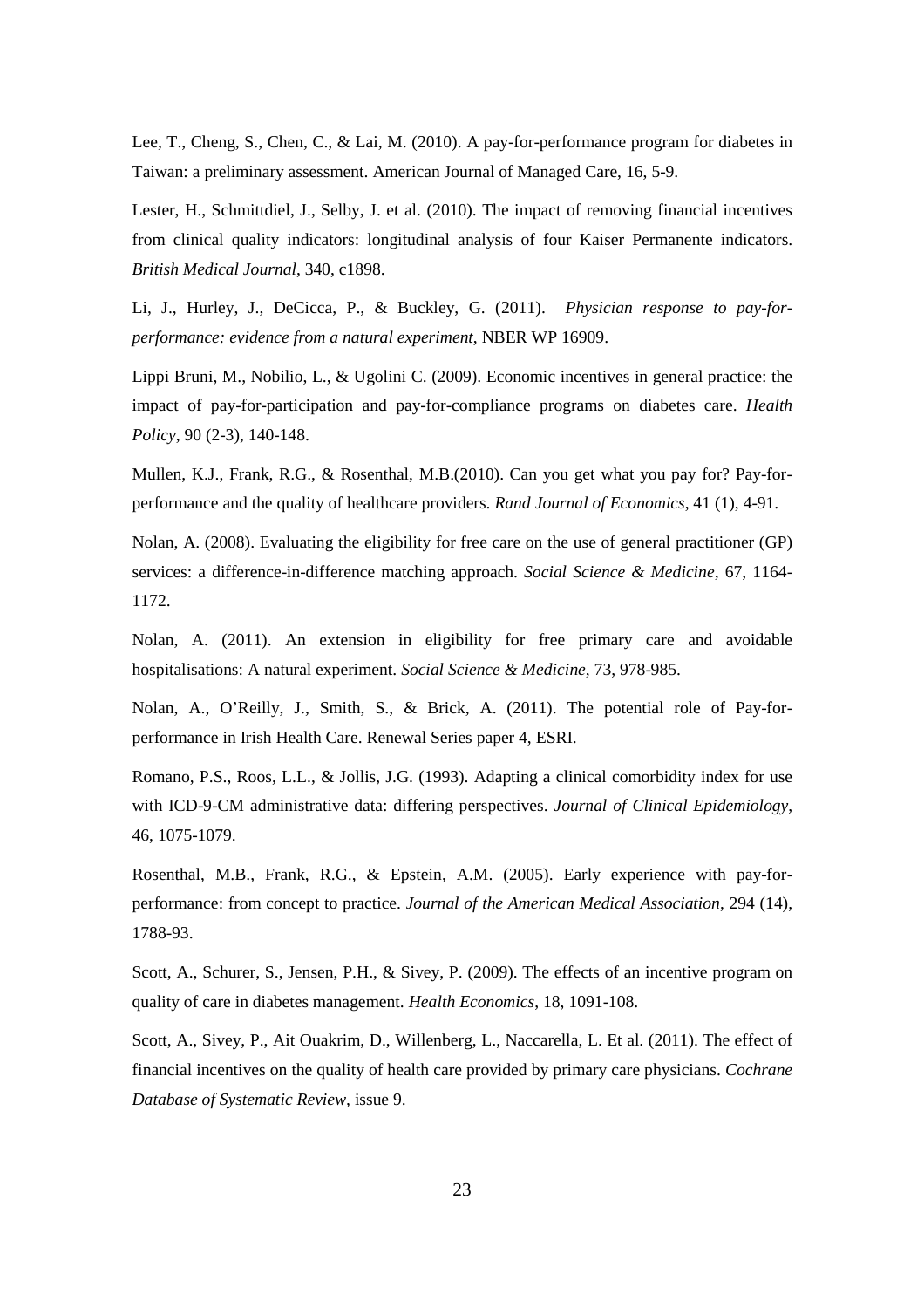Siciliani, L. (2009). Paying for performance and motivation crowding out. *Economic Letters,*  103, 8-71.

Sutton, M., Elder, R., Guthrie, B., Watt, G. (2010). Record rewards: the effects of targeted quality incentives on the recording of risk factors by primary care providers. *Health Economics*, 19, 1-13.